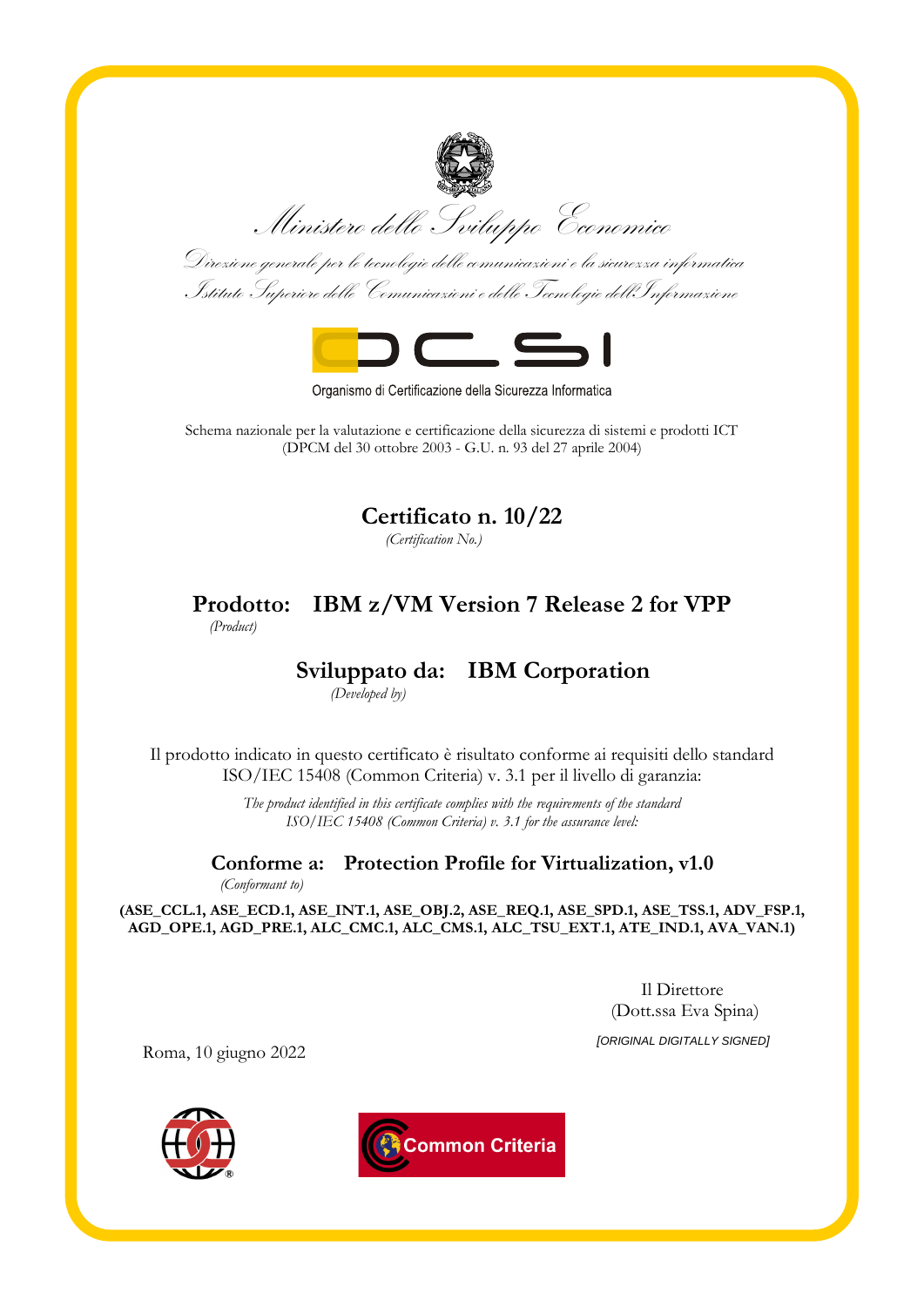

This page is intentionally left blank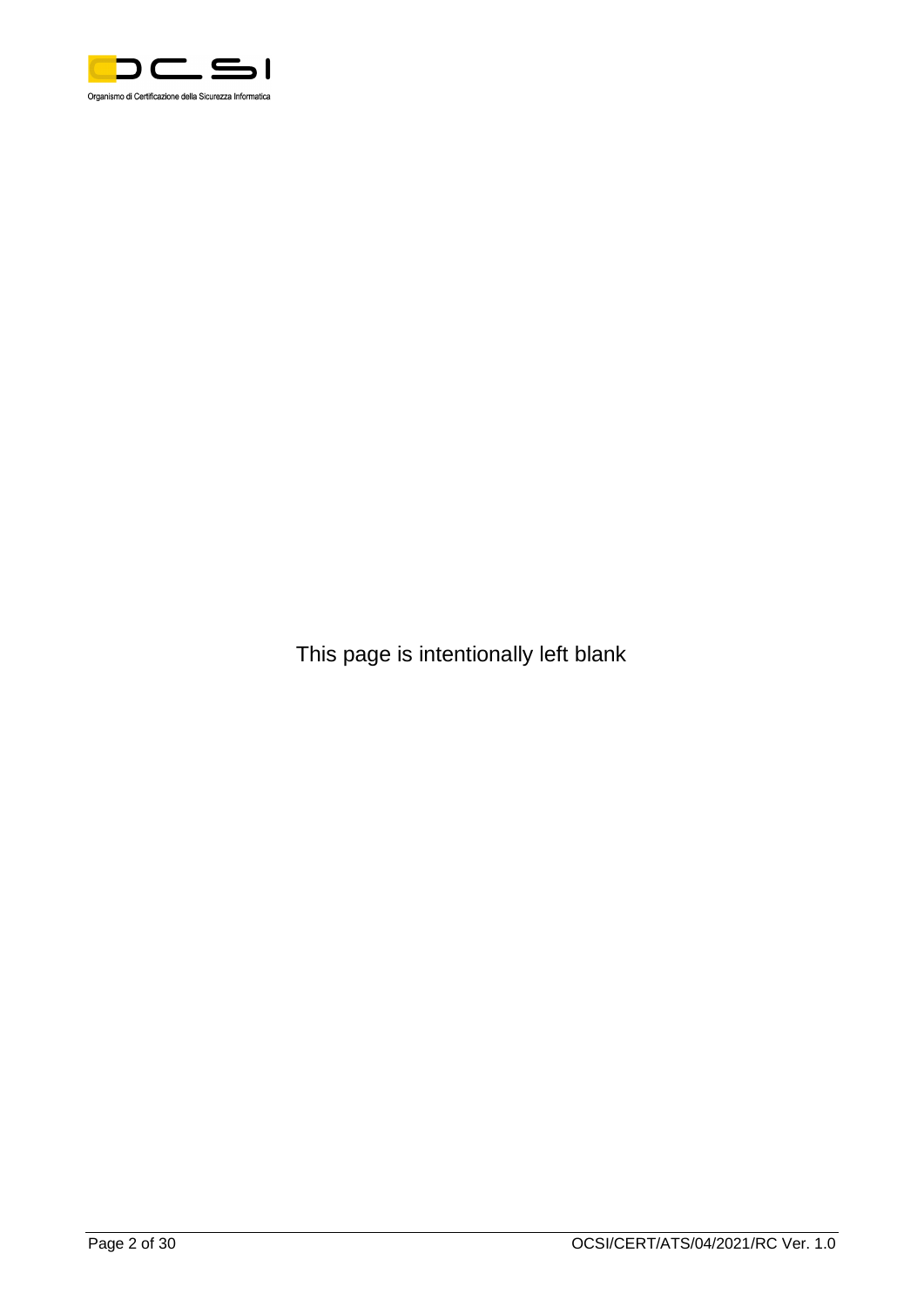



Ministero dello Sviluppo Economico

Direzione generale per le tecnologie delle comunicazioni e la sicurezza informatica Istituto Superiore delle Comunicazioni e delle Tecnologie dell'Informazione



Organismo di Certificazione della Sicurezza Informatica

# **Certification Report**

## **IBM z/VM Version 7 Release 2 for VPP**

OCSI/CERT/ATS/04/2021/RC

Version 1.0

10 June 2022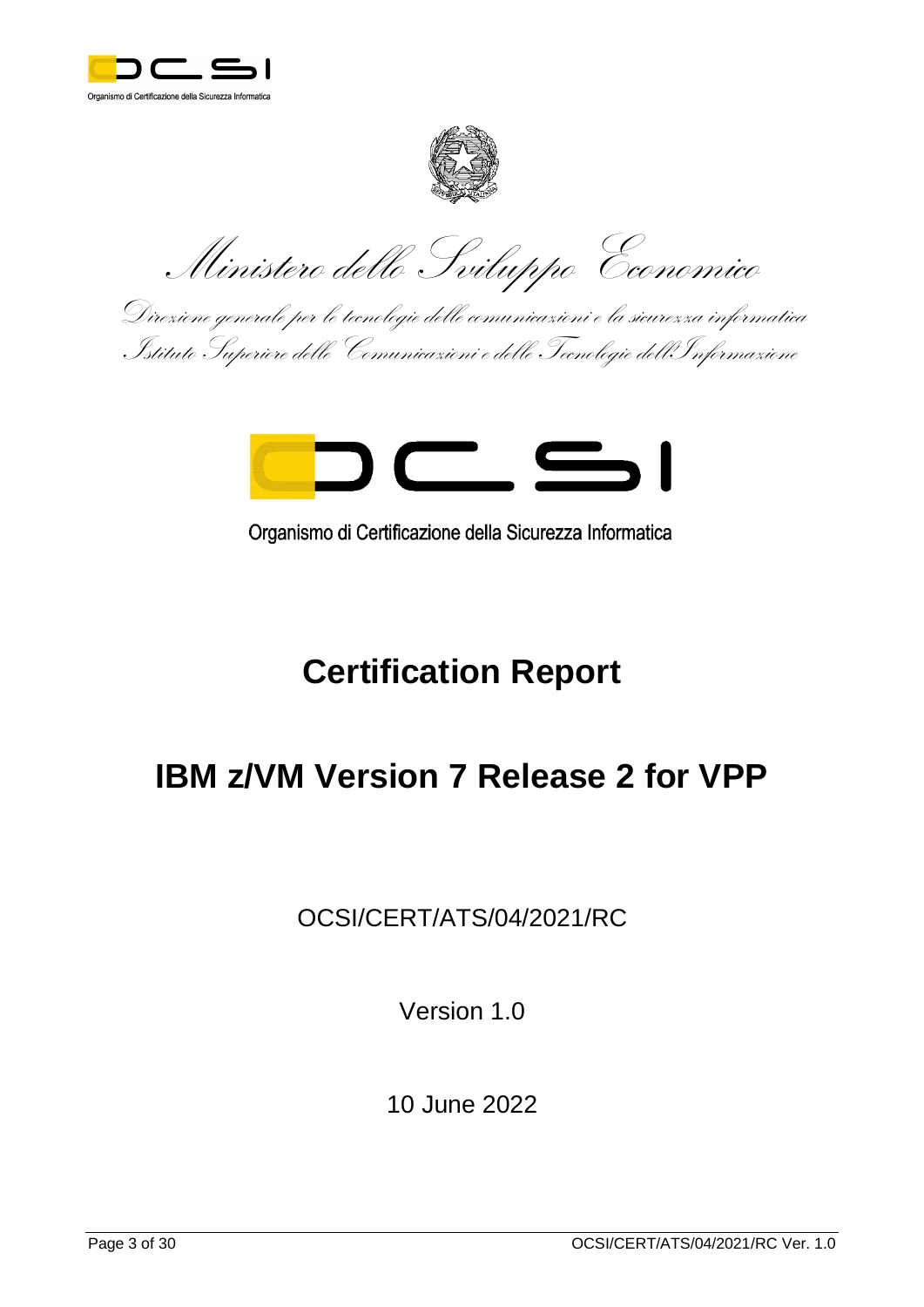

## **Courtesy translation**

**Disclaimer**: this translation in English language is provided for informational purposes only; it is not a substitute for the official document and has no legal value. The original Italian language version of the document is the only approved and official version.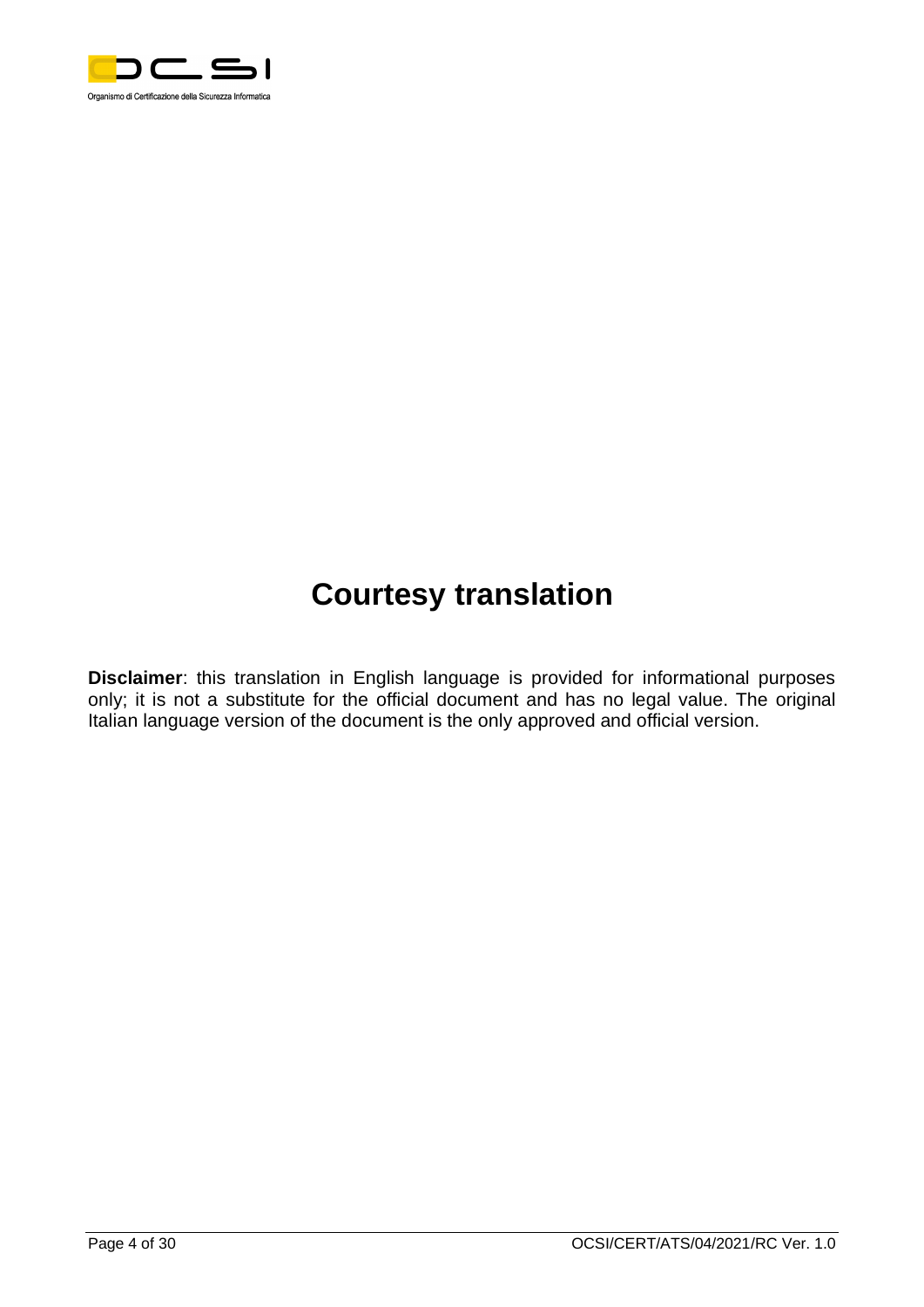

## <span id="page-4-0"></span>**1 Document revisions**

| <b>Version</b>         | <b>Author</b> | <b>Information</b> | <b>Date</b> |
|------------------------|---------------|--------------------|-------------|
| 0. ا<br>$\overline{A}$ | <b>OCSI</b>   | First issue        | 10/06/2022  |
|                        |               |                    |             |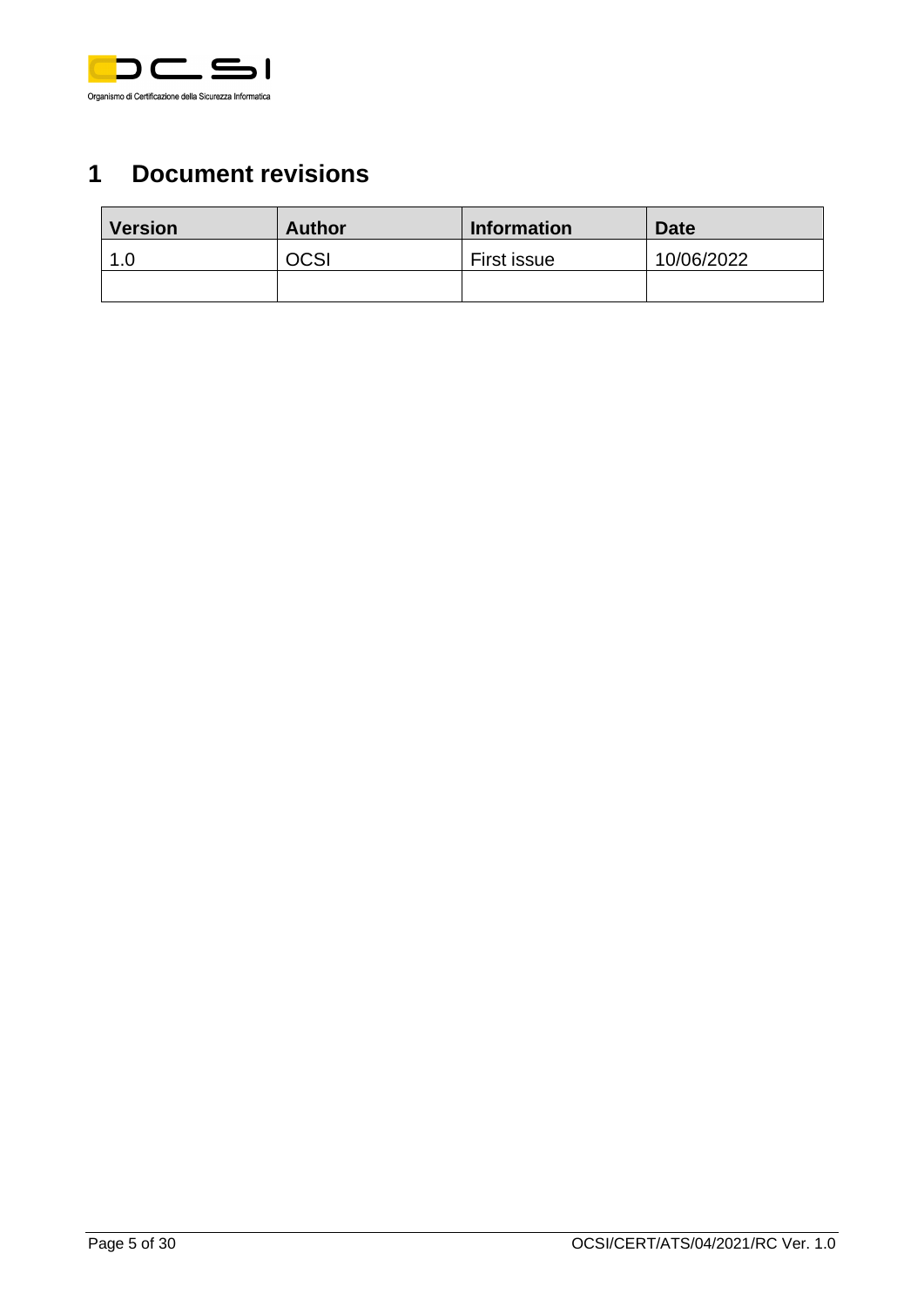

#### <span id="page-5-0"></span>**Table of contents**  $\overline{2}$

| 1  |       |                           |    |
|----|-------|---------------------------|----|
| 2  |       |                           |    |
| 3  |       |                           |    |
| 4  |       |                           |    |
|    | 4.1   |                           |    |
|    | 4.2   |                           |    |
| 5  |       |                           |    |
|    | 5.1   |                           |    |
| 6  |       |                           |    |
| 7  |       |                           |    |
|    | 7.1   |                           |    |
|    | 7.2   |                           |    |
|    | 7.3   |                           |    |
|    | 7.3.1 |                           |    |
|    | 7.3.2 |                           |    |
|    | 7.4   |                           |    |
|    | 7.5   |                           |    |
|    | 7.6   |                           |    |
|    | 7.7   |                           |    |
|    | 7.8   |                           |    |
| 8  |       | <b>Evaluation outcome</b> | 22 |
|    | 8.1   |                           |    |
|    | 8.2   |                           |    |
|    | 8.3   |                           |    |
| 9  |       |                           |    |
|    | 9.1   |                           |    |
|    | 9.2   |                           |    |
|    | 9.3   |                           |    |
| 10 |       |                           |    |
| 11 |       |                           |    |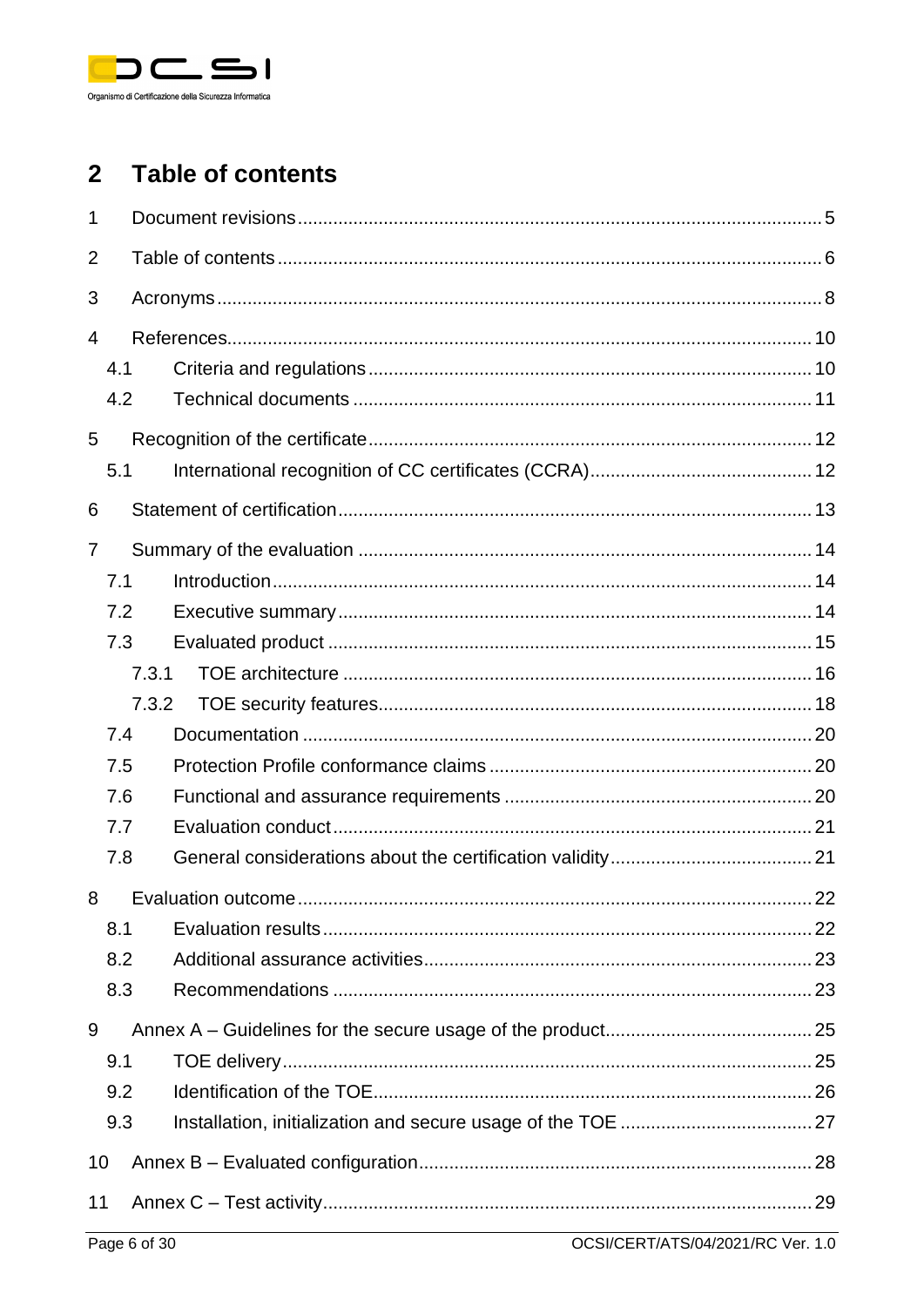

| 11.2 Functional and independent tests performed by the Evaluators |  |
|-------------------------------------------------------------------|--|
|                                                                   |  |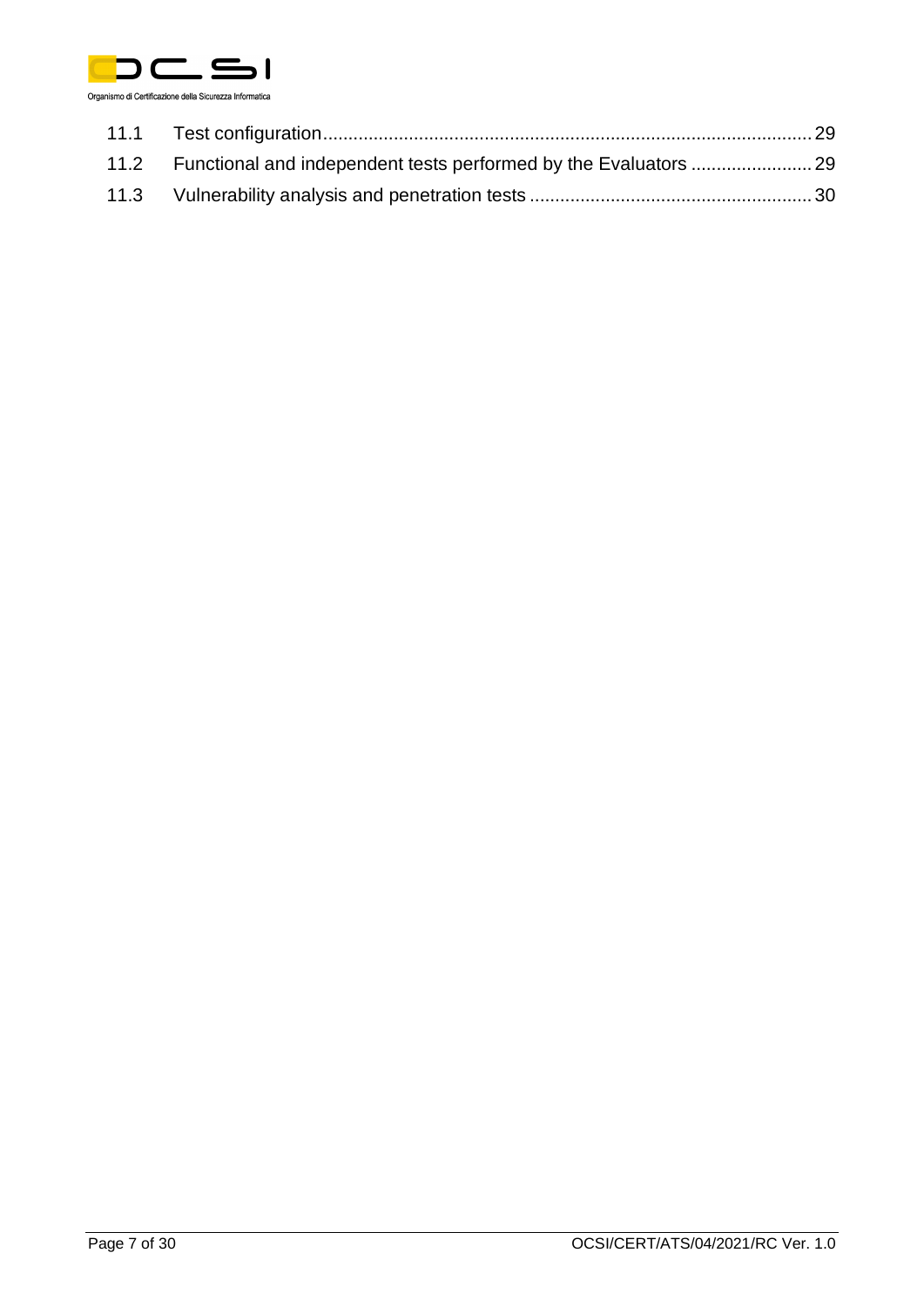

## <span id="page-7-0"></span>**3 Acronyms**

| <b>APAR</b>  | <b>Authorized Program Analysis Report</b>         |
|--------------|---------------------------------------------------|
| <b>CAVS</b>  | Cryptographic Algorithm Validation System         |
| cc           | <b>Common Criteria</b>                            |
| <b>CCRA</b>  | <b>Common Criteria Recognition Arrangement</b>    |
| <b>CEM</b>   | <b>Common Evaluation Methodology</b>              |
| <b>CMS</b>   | <b>Conversational Monitor System</b>              |
| <b>CP</b>    | <b>Control Program</b>                            |
| <b>CPACF</b> | CP Assist for Cryptographic Functions             |
| <b>CPU</b>   | <b>Central Processing Unit</b>                    |
| <b>DAC</b>   | <b>Discretionary Access Control</b>               |
| <b>DASD</b>  | <b>Direct Access Storage Device</b>               |
| <b>DPCM</b>  | Decreto del Presidente del Consiglio dei Ministri |
| <b>DVD</b>   | <b>Digital Versatile Disk</b>                     |
| <b>EAL</b>   | <b>Evaluation Assurance Level</b>                 |
| <b>ETR</b>   | <b>Evaluation Technical Report</b>                |
| <b>VO</b>    | Input/Output                                      |
| ID           | Identifier                                        |
| ΙT           | <b>Information Technology</b>                     |
| <b>LGP</b>   | Linea Guida Provvisoria                           |
| <b>LGR</b>   | <b>Live Guest Relocation</b>                      |
| <b>LPAR</b>  | <b>Logical Partition</b>                          |
| <b>LVS</b>   | Laboratorio per la Valutazione della Sicurezza    |
| MFA          | <b>Multi-factor Authentication</b>                |
| <b>NIAP</b>  | <b>National Information Assurance Partnership</b> |
| <b>NIS</b>   | Nota Informativa dello Schema                     |
|              |                                                   |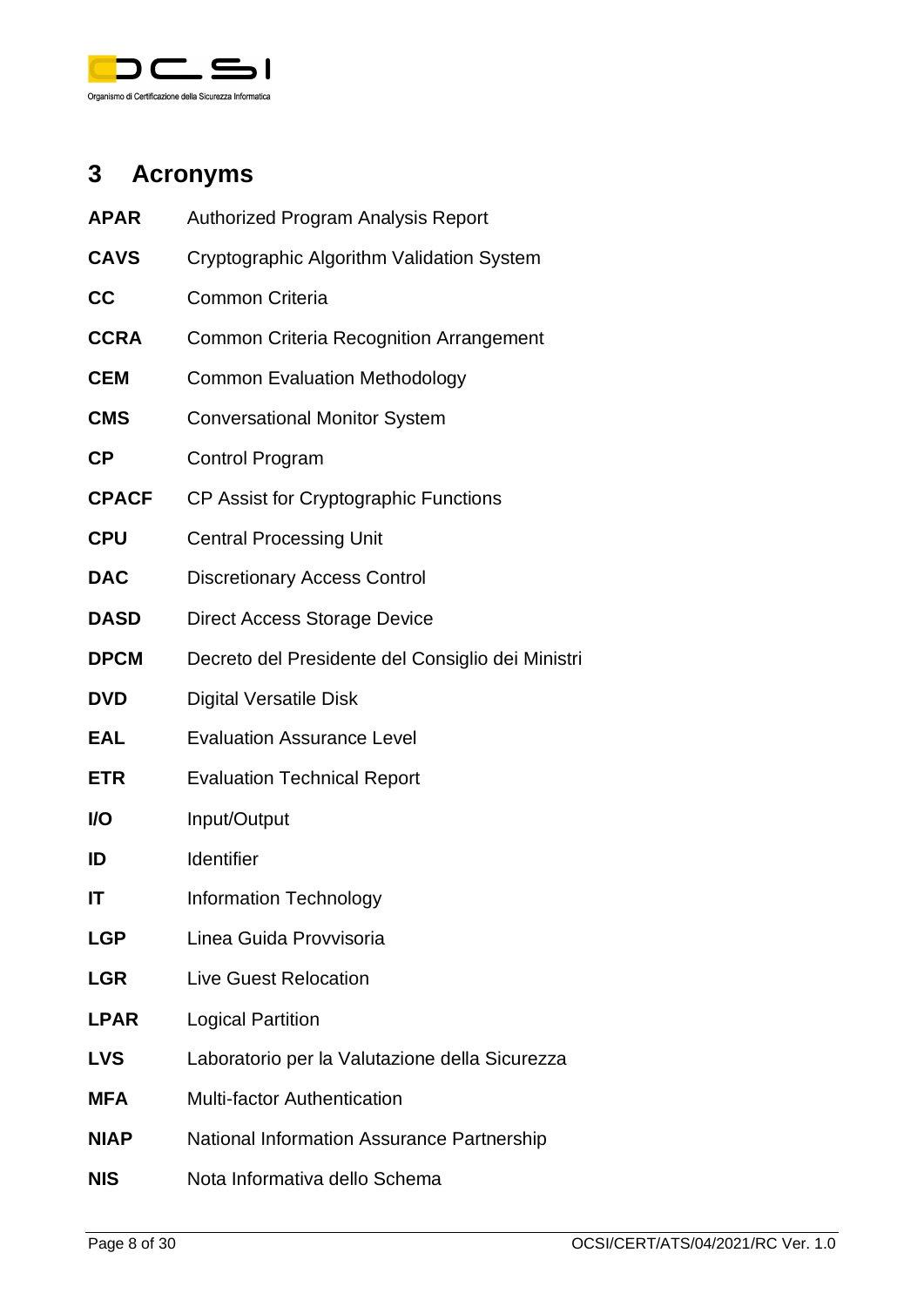

| <b>OCSI</b>   | Organismo di Certificazione della Sicurezza Informatica |
|---------------|---------------------------------------------------------|
| РP            | <b>Protection Profile</b>                               |
| <b>PR/SM</b>  | Processor Resource/System Manager                       |
| <b>PTF</b>    | Program Temporary Fix                                   |
| <b>RACF</b>   | <b>Resource Access Control Facility</b>                 |
| <b>RNG</b>    | <b>Random Number Generator</b>                          |
| <b>SAR</b>    | <b>Security Assurance Requirement</b>                   |
| <b>SDF</b>    | <b>Software Delivery and Fulfillment</b>                |
| <b>SFR</b>    | <b>Security Functional Requirement</b>                  |
| <b>SIE</b>    | <b>Start Interpretive Execution</b>                     |
| <b>SSI</b>    | Single System Image                                     |
| <b>SSL</b>    | <b>Secure Sockets Layer</b>                             |
| <b>ST</b>     | <b>Security Target</b>                                  |
| <b>TCP/IP</b> | <b>Transmission Control Protocol/Internet Protocol</b>  |
| <b>TLS</b>    | <b>Transport Layer Security</b>                         |
| <b>TOE</b>    | <b>Target of Evaluation</b>                             |
| <b>TSF</b>    | <b>TOE Security Functionality</b>                       |
| TSFI          | <b>TSF Interface</b>                                    |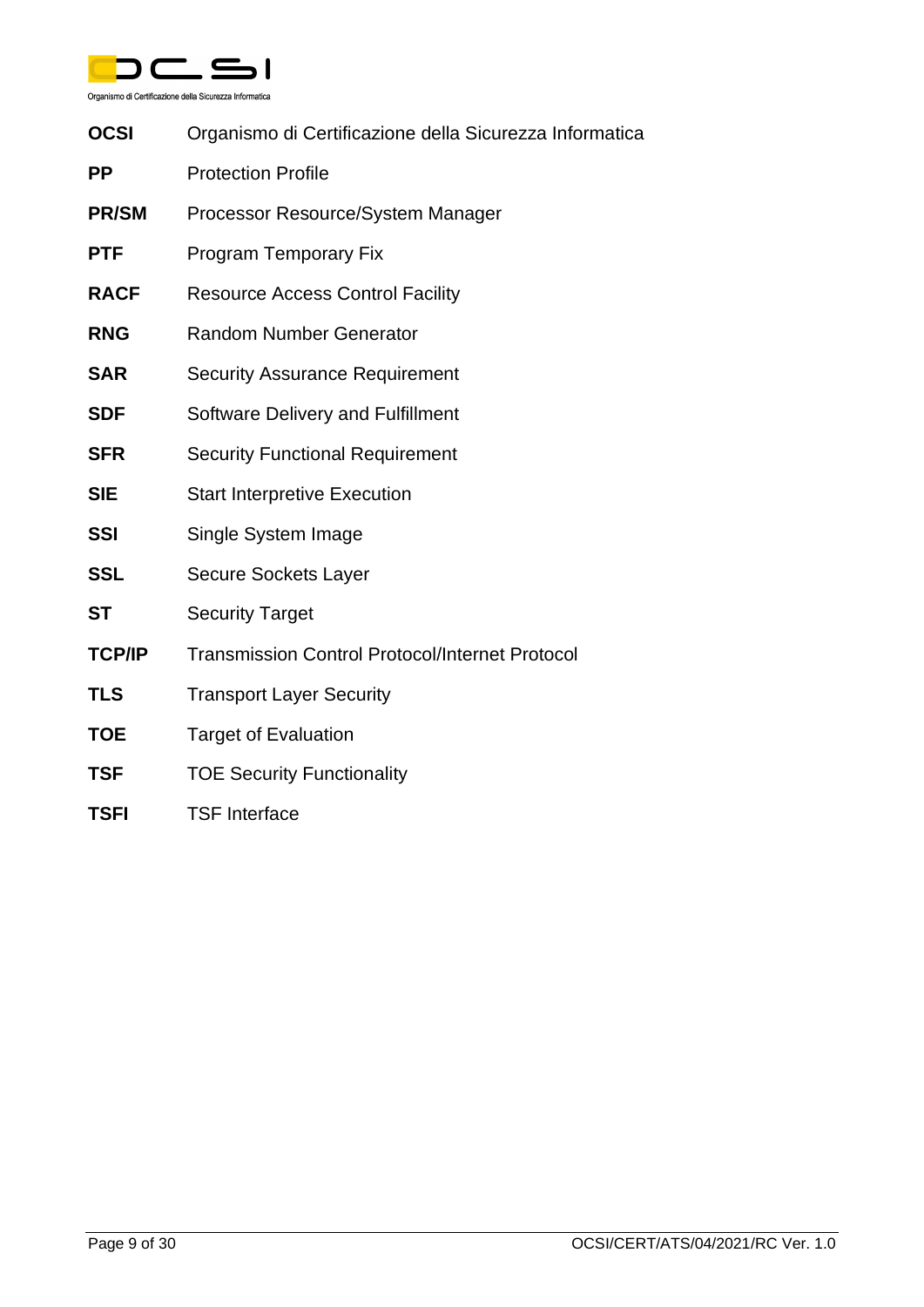

### <span id="page-9-0"></span>**4 References**

#### <span id="page-9-1"></span>**4.1 Criteria and regulations**

- [CC1] CCMB-2012-09-001, "Common Criteria for Information Technology Security Evaluation, Part 1 – Introduction and general model", Version 3.1, Revision 4, September 2012
- [CC2] CCMB-2012-09-002, "Common Criteria for Information Technology Security Evaluation, Part 2 – Security functional components", Version 3.1, Revision 4, September 2012
- [CC3] CCMB-2012-09-003, "Common Criteria for Information Technology Security Evaluation, Part 3 – Security assurance components", Version 3.1, Revision 4, September 2012
- [CCRA] "Arrangement on the Recognition of Common Criteria Certificates In the field of Information Technology Security", July 2014
- [CEM] CCMB-2012-09-004, "Common Methodology for Information Technology Security Evaluation – Evaluation methodology", Version 3.1, Revision 4, September 2012
- [LGP1] Schema nazionale per la valutazione e certificazione della sicurezza di sistemi e prodotti nel settore della tecnologia dell'informazione - Descrizione Generale dello Schema Nazionale - Linee Guida Provvisorie - parte 1 – LGP1 versione 1.0, Dicembre 2004
- [LGP2] Schema nazionale per la valutazione e certificazione della sicurezza di sistemi e prodotti nel settore della tecnologia dell'informazione Accreditamento degli LVS e abilitazione degli Assistenti - Linee Guida Provvisorie - parte 2 – LGP2 versione 1.0, Dicembre 2004
- [LGP3] Schema nazionale per la valutazione e certificazione della sicurezza di sistemi e prodotti nel settore della tecnologia dell'informazione - Procedure di valutazione - Linee Guida Provvisorie - parte 3 – LGP3, versione 1.0, Dicembre 2004
- [NIS1] Organismo di certificazione della sicurezza informatica, Nota Informativa dello Schema N. 1/13 – Modifiche alla LGP1, versione 1.0, Novembre 2013
- [NIS2] Organismo di certificazione della sicurezza informatica, Nota Informativa dello Schema N. 2/13 – Modifiche alla LGP2, versione 1.0, Novembre 2013
- [NIS3] Organismo di certificazione della sicurezza informatica, Nota Informativa dello Schema N. 3/13 – Modifiche alla LGP3, versione 1.0, Novembre 2013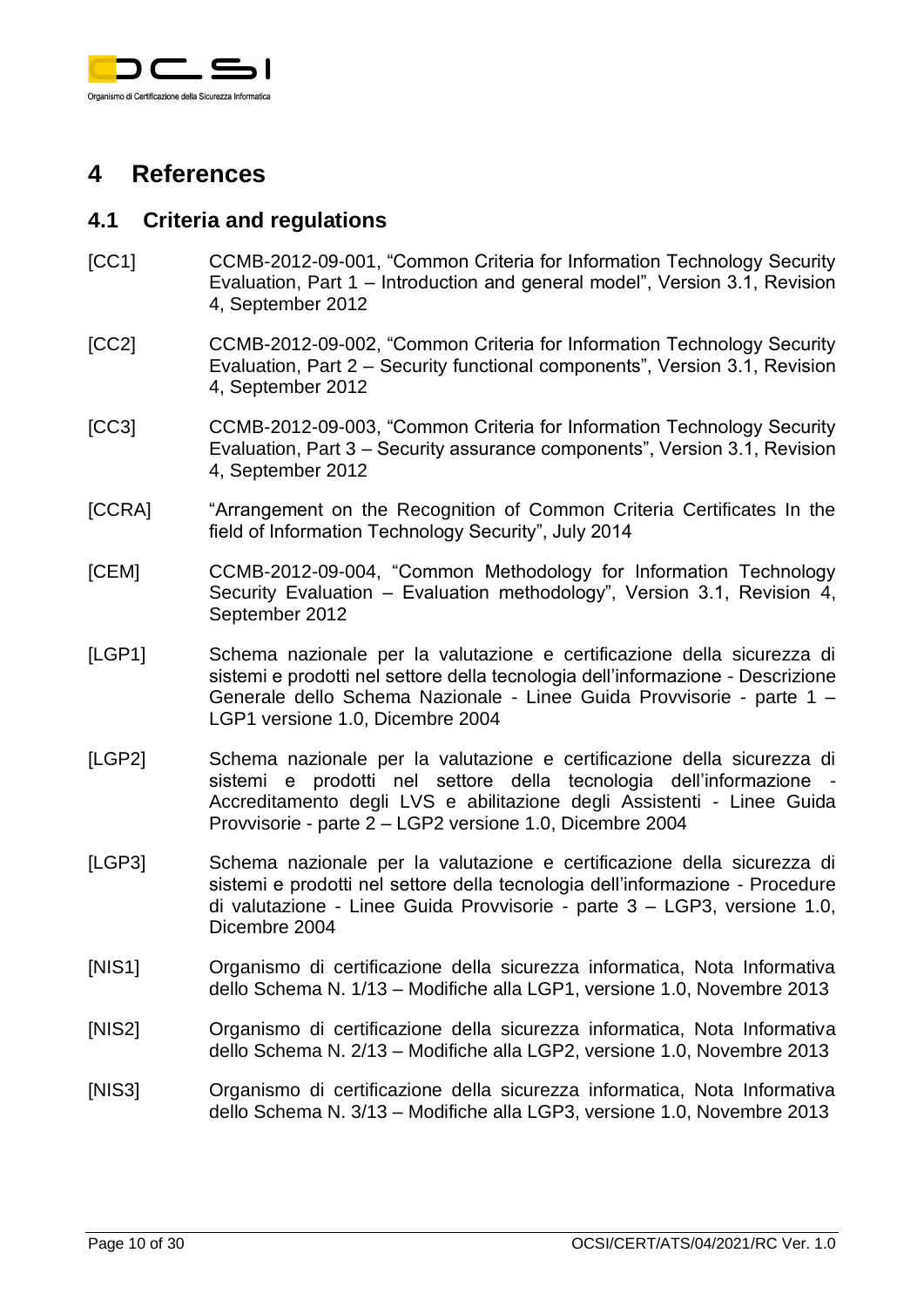

#### <span id="page-10-0"></span>**4.2 Technical documents**

- [CR] "Certification Report IBM z/VM Version 7 Release 2", OCSI/CERT/ATS/05/2020/RC, version 1.0, 30 April 2021
- [ETR] Final Evaluation Technical Report "IBM z/VM Version 7 Release 2", OCSI-CERT-ATS-04-2021\_ETR\_220607\_v2, Version 2, atsec information security GmbH, 7 June 2022
- [PP-VIRT] Protection Profile for Virtualization, pp\_base\_virtualization\_v1.0, NIAP, Version 1.0, 17 November 2016
- [PP-EPSV] Protection Profile for Virtualization Extended Package Server Virtualization, ep\_sv\_v1.0, NIAP, Version 1.0, 17 November 2016
- [ST] "IBM z/VM Version 7 Release 2 for VPP Security Target", Version 1.0, IBM Corporation, 16 may 2022
- [ZVM-CPG] z/VM V7.2 Certified Product Guidance, IBM Corporation
- [ZVM-SCG] z/VM V7.2 Secure Configuration Guide, SC24-6323-03, IBM Corporation, 12 May 2022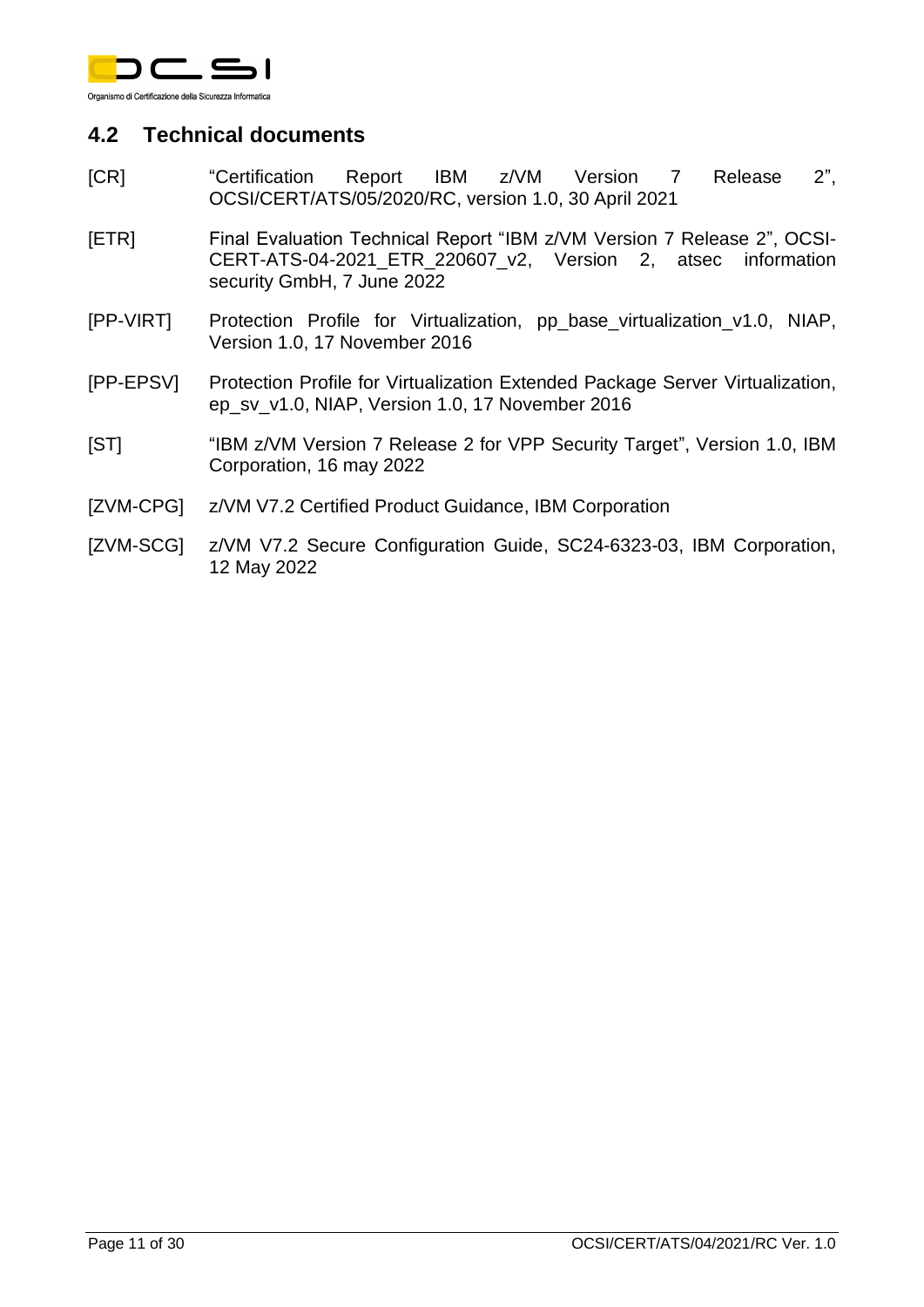

## <span id="page-11-0"></span>**5 Recognition of the certificate**

#### <span id="page-11-1"></span>**5.1 International recognition of CC certificates (CCRA)**

The current version of the international arrangement on the mutual recognition of certificates based on the CC (Common Criteria Recognition Arrangement, [CCRA] has been ratified on 08 September 2014. It covers CC certificates compliant with collaborative Protection Profiles (cPP), up to and including EAL4, or certificates based on assurance components up to and including EAL2, with the possible augmentation of Flaw Remediation family (ALC\_FLR).

The current list of signatory nations and of collaborative Protection Profiles (cPP) and other details can be found on https://www.commoncriteriaportal.org/.

The CCRA logo printed on the certificate indicates that it is recognised under the terms of this agreement by signatory nations.

This certificate is recognised under CCRA for all declared assurance components selected from CC Part 3 [CC3].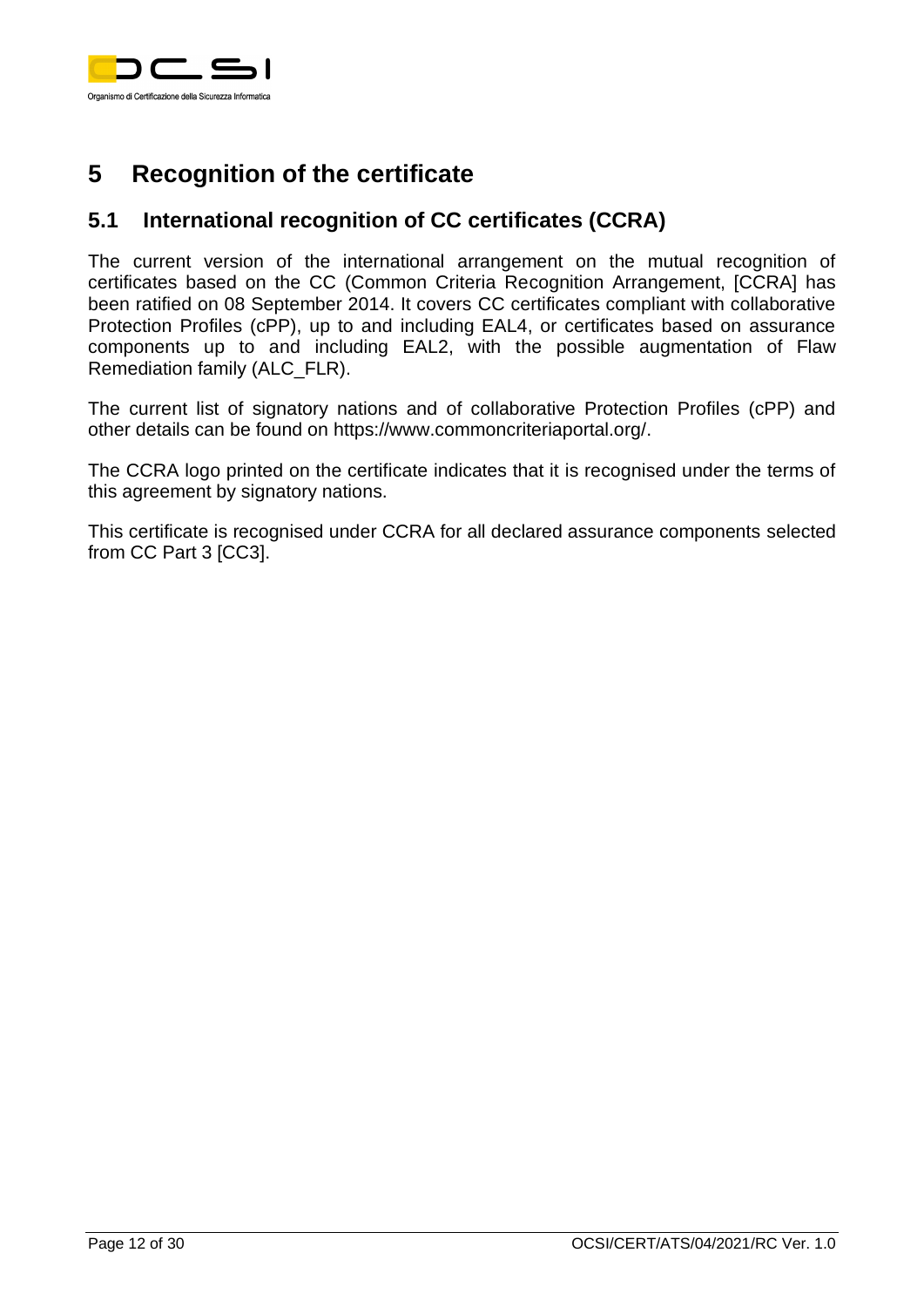

## <span id="page-12-0"></span>**6 Statement of certification**

The Target of Evaluation (TOE) is the product "IBM z/VM Version 7 Release 2 for VPP", also referred to in the following as z/VM V7R2 or z/VM, developed by International Business Machines Corp. (IBM).

The TOE is a virtual machine hypervisor for IBM Z mainframe servers onto which to deploy mission-critical virtual servers.

The evaluation has been conducted in accordance with the requirements established by the Italian Scheme for the evaluation and certification of security systems and products in the field of information technology and expressed in the Provisional Guidelines [LGP1, LGP2, LGP3] and Scheme Information Notes [NIS1, NIS2, NIS3]. The Scheme is operated by the Italian Certification Body "Organismo di Certificazione della Sicurezza Informatica (OCSI)", established by the Prime Minister Decree (DPCM) of 30 October 2003 (O.J. n.98 of 27 April 2004).

This Certification Report was issued at the conclusion of the re-certification of the same TOE (IBM z/VM Version 7 Release 2), already certified by OCSI (Certificate no. 2/21 of April 30, 2021 [CR]).

At the request of the Developer IBM Corp., the TOE was re-certified to meet the requirements of NIAP's Protection Profile for Virtualization v1.0 [PP-VIRT], and the Server Virtualization Extended Package v1.0 [PP-EPSV]. The LVS atsec information security GmbH was able to reuse part of the documentation and evidences already provided in the previous evaluation.

While the considerations and recommendations already expressed for the previous TOE remain largely valid, for ease of reading this Certification Report has been rewritten in its entirety so as to constitute an autonomous document associated with the new TOE "IBM z/VM Version 7 Release 2 for VPP".

The objective of the evaluation is to provide assurance that the product complies with the security requirements specified in the associated Security Target [ST]; the potential consumers of the product should review also the Security Target, in addition to the present Certification Report, in order to gain a complete understanding of the security problem addressed. The evaluation activities have been carried out in accordance with the Common Criteria Part 3 [CC3] and the Common Evaluation Methodology [CEM].

The TOE resulted compliant with the requirements of Part 3 of the CC v 3.1 for the assurance components included in the PP [PP-VIRT], according to the information provided in the Security Target [ST] and in the configuration shown in Annex B  $-$ [Evaluated configuration](#page-27-0) of this Certification Report.

The publication of the Certification Report is the confirmation that the evaluation process has been conducted in accordance with the requirements of the evaluation criteria Common Criteria - ISO/IEC 15408 ([CC1], [CC2], [CC3]) and the procedures indicated by the Common Criteria Recognition Arrangement [CCRA] and that no exploitable vulnerability was found. However, the Certification Body with such a document does not express any kind of support or promotion of the TOE.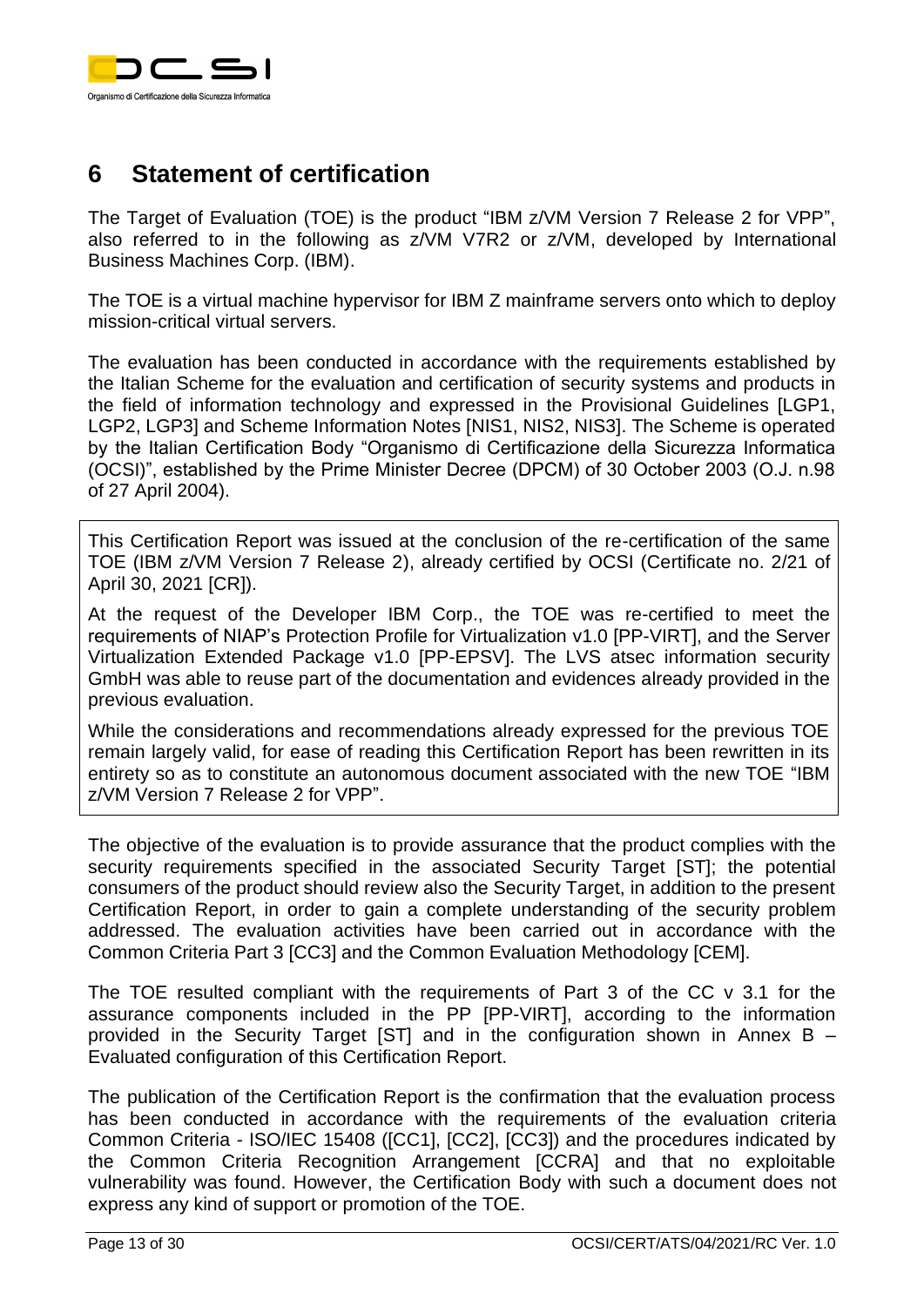

## <span id="page-13-0"></span>**7 Summary of the evaluation**

#### <span id="page-13-1"></span>**7.1 Introduction**

This Certification Report states the outcome of the Common Criteria evaluation of the product "IBM z/VM Version 7 Release 2 for VPP" to provide assurance to the potential consumers that TOE security features comply with its security requirements.

In addition to the present Certification Report, the potential consumers of the product should review also the Security Target [ST], specifying the functional and assurance requirements and the intended operational environment.

| <b>TOE name</b>                   | IBM z/VM Version 7 Release 2 for VPP                                                                                                                                                                                                                         |  |
|-----------------------------------|--------------------------------------------------------------------------------------------------------------------------------------------------------------------------------------------------------------------------------------------------------------|--|
| <b>Security Target</b>            | "IBM z/VM Version 7 Release 2 for VPP Security<br>Target", Version 1.0 [ST]                                                                                                                                                                                  |  |
| <b>Evaluation Assurance Level</b> | Conformant to PP including the following assurance<br>components:<br>ASE_CCL.1, ASE_ECD.1, ASE_INT.1, ASE_OBJ.2,<br>ASE_REQ.1, ASE_SPD.1, ASE_TSS.1, ADV_FSP.1,<br>AGD_OPE.1, AGD_PRE.1, ALC_CMC.1,<br>ALC_CMS.1, ALC_TSU_EXT.1, ATE_IND.1, and<br>AVA VAN.1 |  |
| <b>Developer</b>                  | <b>IBM Corporation</b>                                                                                                                                                                                                                                       |  |
| <b>Sponsor</b>                    | <b>IBM Corporation</b>                                                                                                                                                                                                                                       |  |
| <b>LVS</b>                        | atsec information security GmbH                                                                                                                                                                                                                              |  |
| <b>CC</b> version                 | 3.1 Rev. 4                                                                                                                                                                                                                                                   |  |
| <b>PP conformance claim</b>       | Protection Profile for Virtualization v1.0 [PP-VIRT] with<br>the following Extended Package:<br>Protection Profile for Virtualization Extended<br>Package Server Virtualization v1.0 [PP-EPSV]                                                               |  |
| <b>Evaluation starting date</b>   | 21 June 2021                                                                                                                                                                                                                                                 |  |
| <b>Evaluation ending date</b>     | 7 June 2022                                                                                                                                                                                                                                                  |  |

#### <span id="page-13-2"></span>**7.2 Executive summary**

The certification results apply only to the version of the product shown in this Certification Report and only if the operational environment assumptions described in the Security Target [ST] are fulfilled.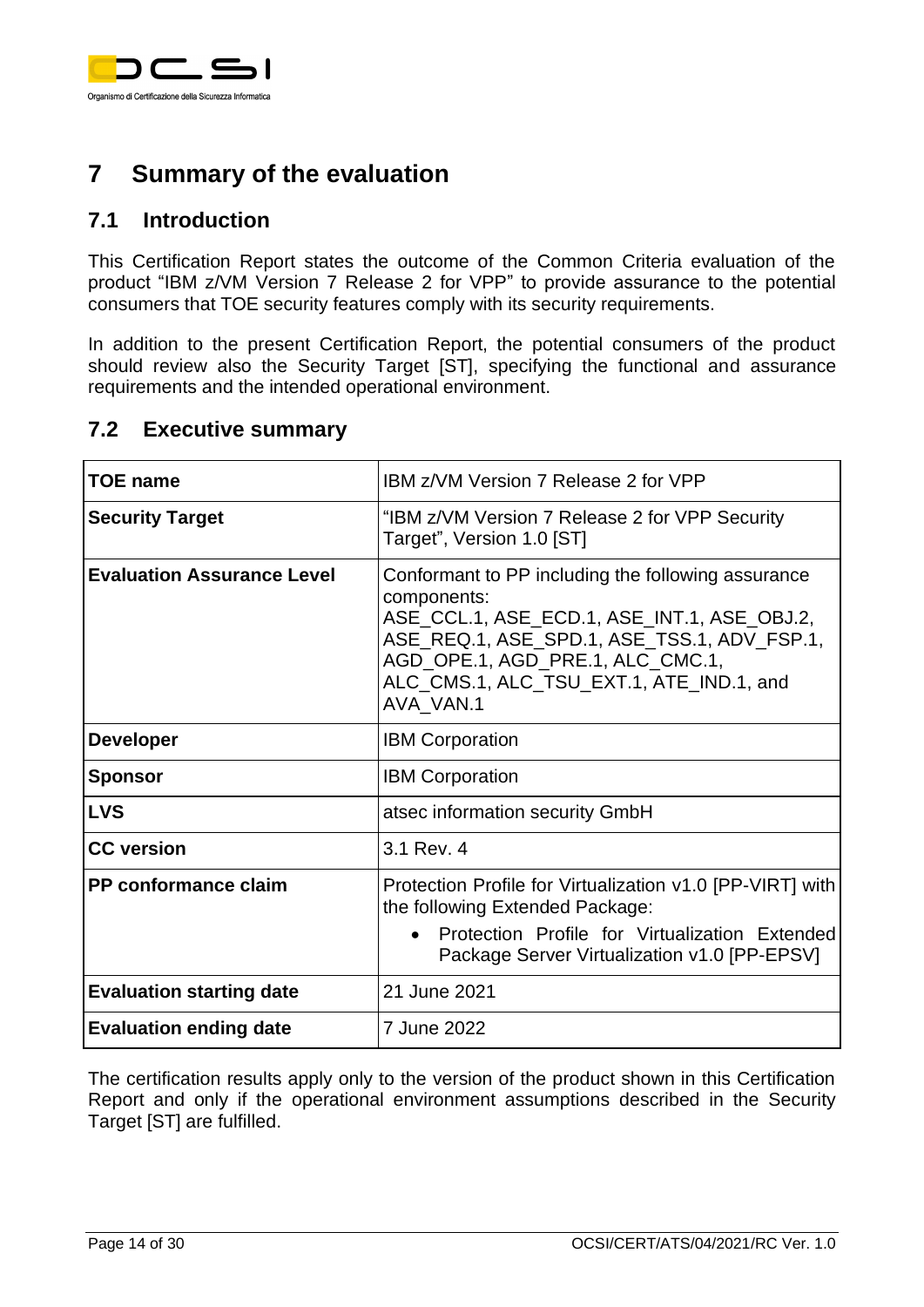

### <span id="page-14-0"></span>**7.3 Evaluated product**

This section summarizes the main functional and security requirements of the TOE. For a detailed description, please refer to the Security Target [ST].

The TOE is z/VM Version 7 Release 2 clustered as up to four cooperating instances of z/VM within a Single System Image (SSI).

z/VM is a highly secure, flexible, robust, scalable operating system implementing a virtual machine hypervisor for IBM Z mainframe servers onto which to deploy mission-critical virtual servers. z/VM is designed to host other operating systems, each in its own virtual machine.

Multiple virtual machines can run concurrently to perform a variety of functions requiring controlled, separated access to the information stored on the system. Apart from virtual servers, the TOE provides additional virtual machines for each logged in human user, separating the execution domain of each virtual machine from others as defined in the virtual machine definitions stored in the system directory. In addition to the system directory, the RACF security server is employed to mediate access to resources and privileged functions.

The TOE offers multi-system clustering technology allowing between one and four z/VM instances in a Single System Image (SSI) cluster. The cluster configuration as well as the cluster status are kept in resources shared amongst the cluster members. New instances of z/VM can be added to the cluster topology at runtime. Support for Live Guest Relocation (LGR) allows the movement of Linux virtual servers without disruption to their operation. The cluster members are aware of each other and can take advantage of their combined resources. LGR enables clients to avoid loss of service due to planned outages by relocating guests from a system requiring maintenance to a system that remains active during the maintenance period.

The RACF database used for maintaining the security context of the TOE is shared between the SSI cluster members. All cluster members run a local instance of RACF for local auditing, which has access to the shared RACF database.

The concept of virtual machines representing users maintained by a single z/VM instance can been expanded to match a cluster topology. While a virtual machine configured as USER is limited to run on only one of any of the cluster members at the same time, multiconfiguration virtual machines configured as IDENTITY may run simultaneously on different cluster members and typically represent service machines.

z/VM provides identification and authentication of users, discretionary access control (DAC) to a large number of different objects, separation of virtual machines, a configurable audit functionality, sophisticated security management functions, preparation of objects for reuse, and functionality used internally to protect z/VM from interference and tampering by untrusted users or subjects.

For a more detailed description of the TOE, please refer to sect. 1.5 ("TOE description") of the Security Target [ST]. The most significant aspects are summarized below.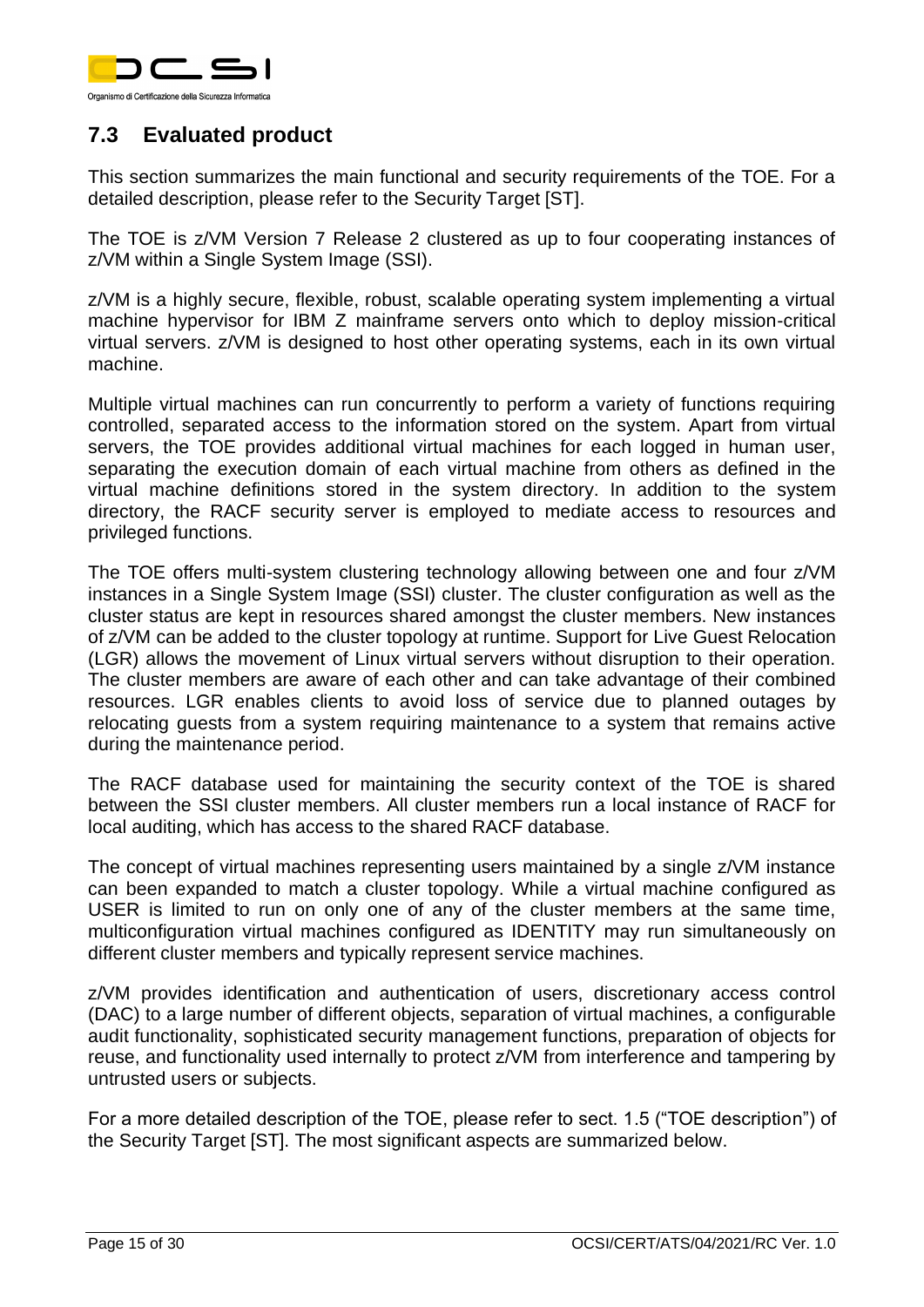

#### <span id="page-15-0"></span>**7.3.1 TOE architecture**

#### *7.3.1.1 TOE General Overview*

The TOE is the z/VM hypervisor product that is part of an SSI cluster formed by one or more z/VM instances with the software components as described in section 1.5.4 of the Security Target [ST].

z/VM is an operating system designed to host other operating systems, each in its own virtual machine. Multiple virtual machines can run concurrently to perform a variety of functions requiring controlled, separated access to the information stored on the system. The TOE provides a virtual machine for each logged in user, separating the execution domain of each user from other users as defined in the virtual machine definitions stored in the system directory. In addition, the system directory contains access control information for privileged functions, such as use of certain options of the processor's DIAGNOSE instruction. In addition to the system directory, the RACF security server is employed to mediate access to resources and privileged functions.

The TOE is seen as one instance of an z/VM SSI cluster comprising of one through four individual z/VM systems. These individual z/VM systems each execute on an abstract machine as the sole operating system on the level of the abstract machine and exercising full control over this abstract machine regardless which software runs inside of virtual machines. These abstract machines are provided by logical partitions (LPAR) of IBM mainframe servers.

The LPARs themselves are not part of the TOE, but belong to the TOE environment. It is to be noted that although a z/VM instance can be run within a z/VM instance, the evaluated configuration is restricted to one z/VM instance running directly within an LPAR. A z/VM instance running within a virtual machine is allowed, but such "second level" z/VM instances are not part of the evaluated configuration.

The z/VM Single System Image feature (SSI) enables up to four z/VM systems to be configured as members of an SSI cluster, sharing different resources.

Members of the SSI cluster can be on the same or separate hardware systems. SSI enables the members of the cluster to be managed as one system, which allows maintenance to be applied to each member of the cluster while avoiding an outage of the entire cluster. SSI also implements the concept of Live Guest Relocation (LGR) where a running Linux guest operating system can be relocated from one member in an SSI cluster to another without the need to completely stop the running Linux guest throughout the whole process.

All z/VM member instances of one SSI cluster share the RACF database, but they do not share the RACF audit disks. Each z/VM member instance must execute its own instance of RACF accessing the shared RACF database. The sharing of the RACF database is done by sharing the DASD (Direct Access Storage Device) volume keeping the RACF database between the different SSI z/VM member instances. Although sharing of the RACF database between z/VM and z/OS is technically feasible, it is explicitly excluded from this evaluation.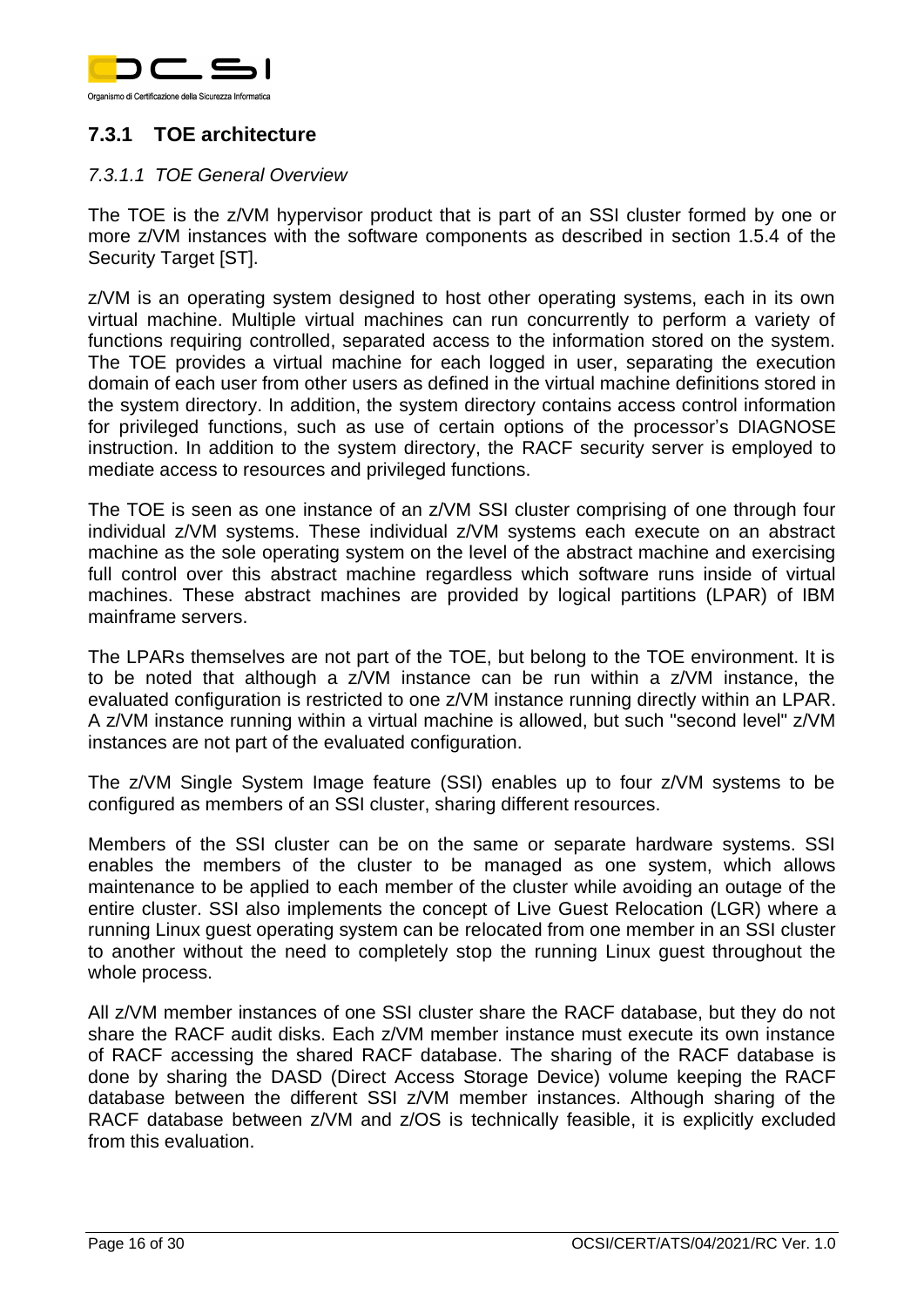

Different instances of the TOE may also share the RACF database. The sharing is implemented similarly to the sharing of the RACF database within the SSI cluster. However, depending on the use scenario, such sharing may not be advisable.

The platforms selected for the evaluation consist of IBM products, which are available when the evaluation has been completed and will remain available for some period of time afterwards. Even if withdrawn from general marketing, the product may be obtained by special request to IBM.

The TOE security functions (TSF) are provided by the z/VM operating system kernel (called the Control Program – CP) and by an application called RACF that runs within a specially-privileged virtual machine. In addition to providing user authentication, access control, and audit services to CP, RACF can provide the same services to other authorized virtual machines. z/VM provides management functions that allow configuring the TSF and tailor them to the customer's needs.

Some elements have been included in the TOE which do not provide security functions, but run in authorized mode and could therefore, if misbehaved, compromise the TOE. Since these elements are substantial for the operation of many customer environments, they are included as trusted applications within the TOE.

#### *7.3.1.2 Major structural components of the TOE*

The TOE consists of up to four z/VM instances each defined by three major components, i.e. the z/VM Control Program (CP), the Security Manager RACF, and the TCP/IP component, with RACF and TCP/IP running within specific virtual machines maintained by CP.

The z/VM CP is primarily a real-machine resource manager. CP provides each user with an individual working environment known as a virtual machine. Each virtual machine is a functional equivalent of a real system, sharing the real processor instructions and its functionality, storage, console, and I/O device resources.

CP provides connectivity support that allows application programs running within virtual machines to exchange information with each other and to access resources residing on the same z/VM system or on different z/VM systems.

In order to create and maintain these rules (virtual machine definitions), additional management software is employed, that runs outside the CP, but is part of the TOE. Hence, each component of the management software runs within a virtual machine. The following list illustrates, which functionality runs within virtual machines:

- **CMS**: a single-user general-purpose operating system that is employed to run the RACF and TCP/IP applications. CMS does not provide any security functionality but implements a file system that can be used by applications running on top.
- **RACF server**: provides authentication, authorization, and audit services to CP and other authorized virtual machines that run applications on CMS. It runs within a virtual machine maintained by CP and communicates with CP through a tightlycontrolled well-defined interface.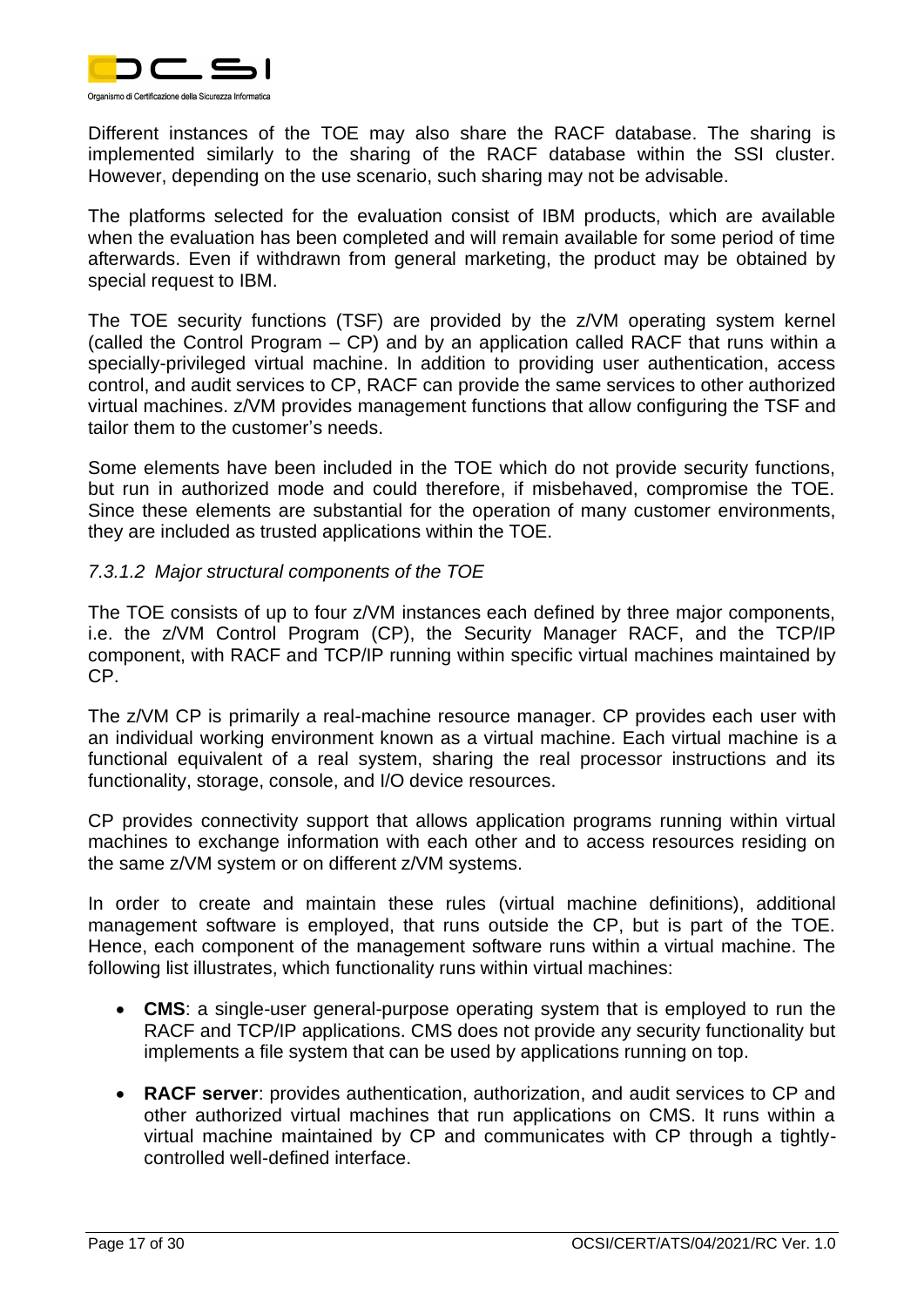

• **TCP/IP server**: provides traditional IP-based communications services. For TLSencrypted communication, it interacts with the SSL server, which is seen as a subcomponent of the TCP/IP component rather than an additional part of the TOE. Both the TCP/IP server and the SSL server are not part of CP, but each run within a respective virtual machine maintained by CP.

Embedded within the TCP/IP stack is the Telnet service that enables users to access their virtual machine consoles ("log on") from the IP network. In particular, this Telnet service receives console traffic from the network, removes the telnet or TN3270 protocol wrappers, and then forwards it to CP using a special form of the DIAGNOSE processor instruction. CP generates a virtual console session as a memory object. All outgoing information is sent from the CP back to the Telnet service, which encapsulates the information in the Telnet or TN3270E protocol and sends it back to the client. The TCP/IP server also provides TLS services allowing the establishment of a cryptographically secured channel.

#### <span id="page-17-0"></span>**7.3.2 TOE security features**

The Security Problem of the TOE, including security objectives, assumptions, threats and organizational security policies, is defined in sect. 3 of the Security Target [ST].

For a detailed description of the TOE Security Functions, consult sect. 7 of the Security Target [ST]. The most significant aspects are summarized below:

- **Identification and Authentication**: the TOE provides identification and authentication of users by the means of an alphanumeric user ID and a systemencrypted password. The following parts of the TOE perform identification and authentication independently:
	- o Control Program (CP)
	- o RACF

For supporting identification and authentication, the TOE employs RACF managing resource profiles and user profiles. Multi Factor Authentication decisions may also be deferred to an external MFA-provider, if configured. Such MFA-decisions are subsequently enforced by the TOE.

- **Discretionary Access Control (DAC)**: for implementation of extended DAC rules, the TOE component RACF provides the capability and flexibility as required by the evaluation compared to the usage of the system. Basically, a user's authority to access a resource while operating in a RACF-protected system at any time is determined by a combination of these factors:
	- o user's identity and group membership;
	- o user's attributes including group-level attributes;
	- o user's group authorities;
	- o access authority specified in the resource profile.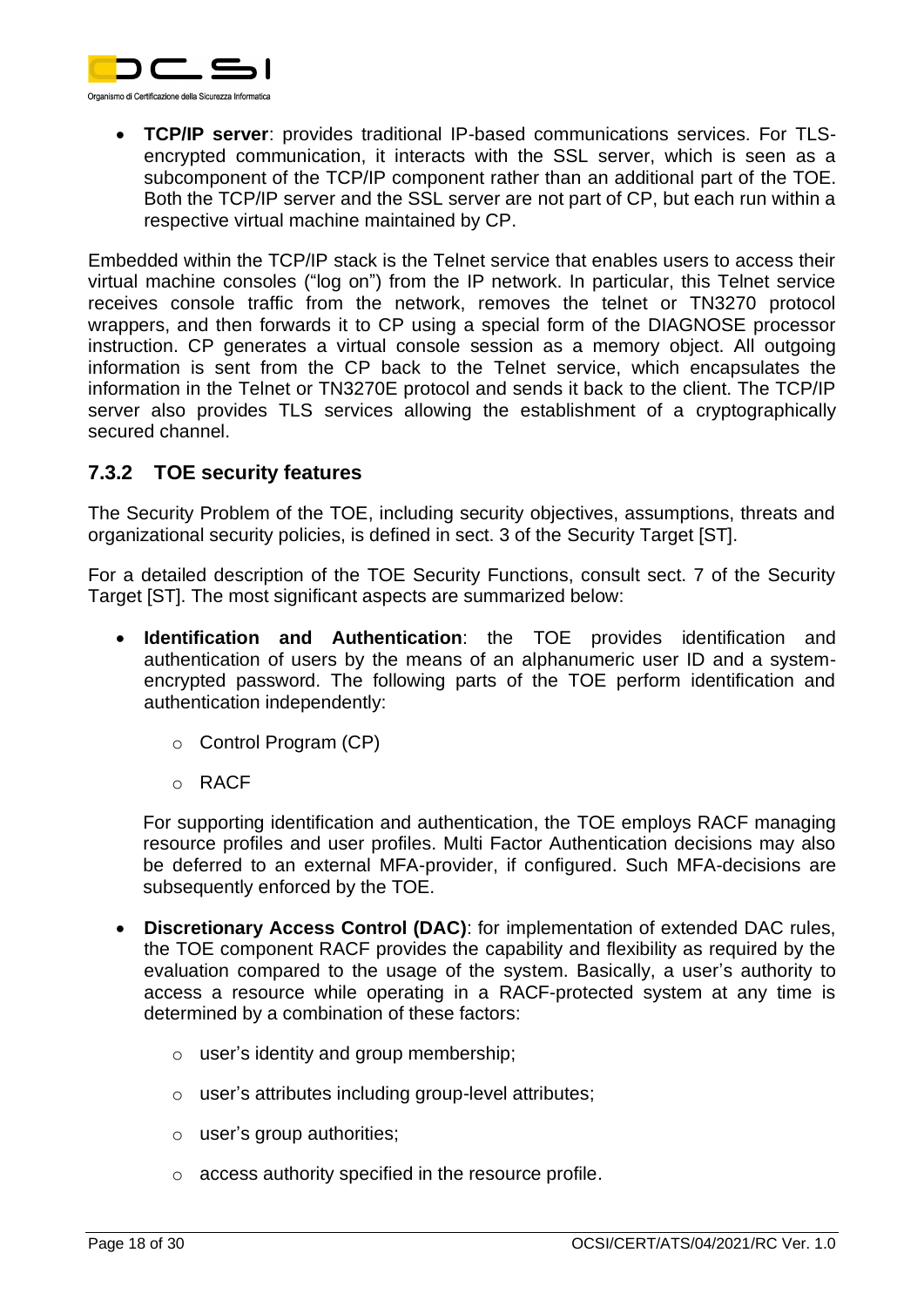

**Separation of virtual machines**: operating system failures that occur in virtual machines cannot affect the TOE running on the real processor. As any error is isolated to a virtual machine, only that virtual machine fails and can be restarted without affecting any processes running in other virtual machines. In particular, mission-critical virtual servers are not affected by failures of virtual machines associated with the human users logged in.

Supported by the underlying processor, the TOE restricts results of software failures (such as program checks) occurring in a virtual machine to this machine, thus not affecting other virtual machines or the CP.

Failures of the Control Program that cannot be isolated to one of its maintained virtual machines result in its abnormal termination ("abnormal end" or short "abend"). In the event of such an abend, the system will re-initialize itself, if possible. Special abend code numbers are used to identify the specific reason for the abend.

• **Audit**: the TOE provides an audit capability that allows generating audit records for security critical events. RACF provides a number of logging and reporting functions that allow resource owners and auditors to identify users who attempt to access the resource. The audit records generated by RACF are collected into files residing on disks that are protected from unauthorized modification or deletion by the DAC mechanism.

Audit records concerning TLS connections are generated by the TLS server and are gathered by privileged users with access to the SSLADMIN command. These audit records are protected from unauthorized modification or deletion by the DAC mechanism.

• **Object Reuse**: the TOE provides a facility clearing protected objects and storage previously used by virtual machines or the TOE itself prior to reassignment to other virtual machines or the TOE. This ensures confidentiality of data maintained either by the TOE or by virtual machines.

DASD devices and their derivatives (such as minidisks or temporary disks) are to be cleared manually by the administrator in accordance with the organizational policies. There is additional software support by the IBM Directory Maintenance Facility (DirMaint), which however is not part of this evaluation.

- **Security Management**: the TOE provides a set of commands and options to adequately manage the TOE's security functions. The TOE recognizes several roles that are able to perform the different management tasks related to the TOE's security:
	- o General security options are managed by security administrators.
	- o Management of users and their security attributes is performed by security administrators. Management of groups can be delegated to group security administrators.
	- o Management of virtual machine definitions is performed by security administrators.
	- o Users are allowed to change their own password, their default group, and their user name.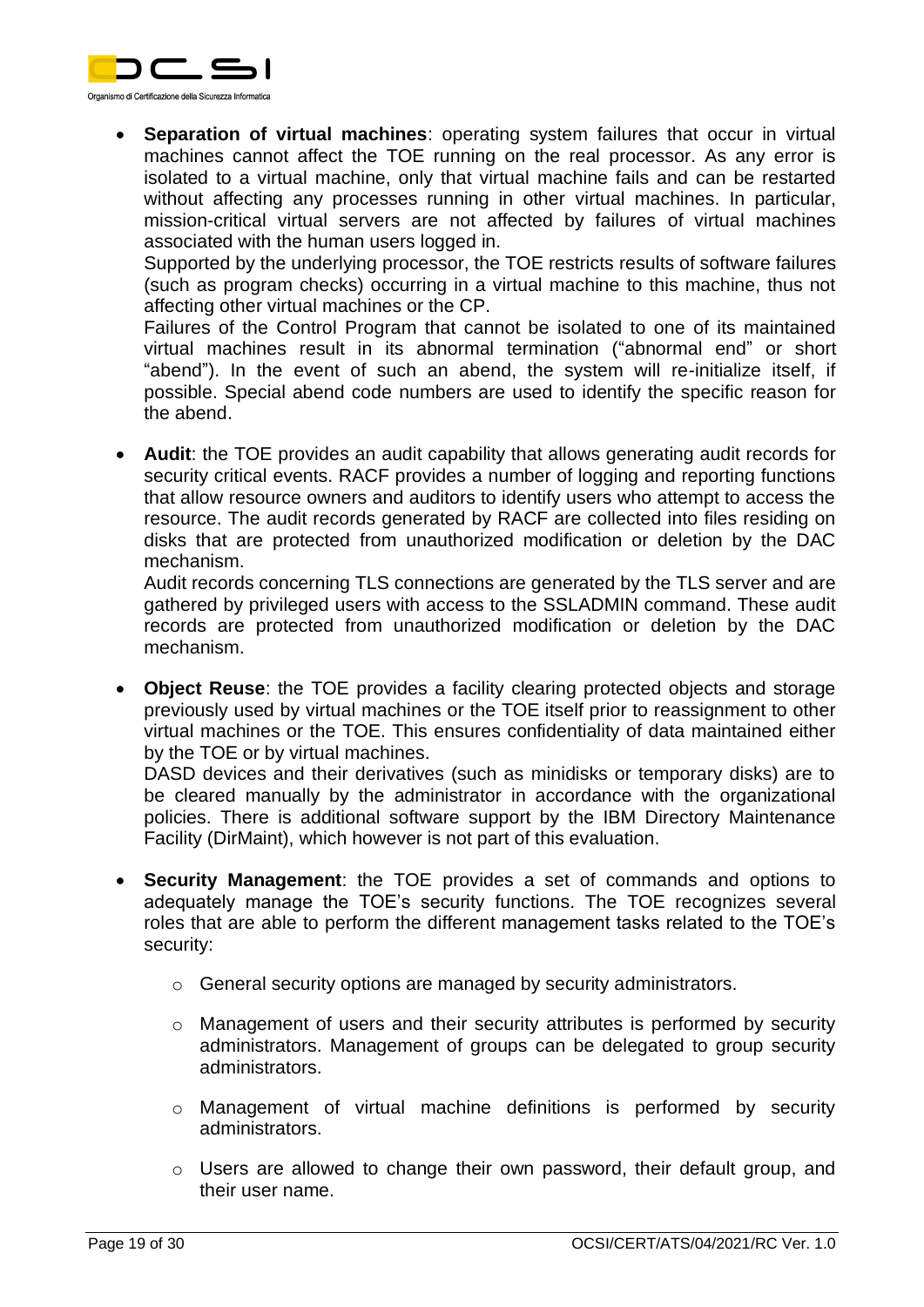

- o Auditors manage the parameters of the audit system (e.g. list of audited events) and can analyse the audit trail.
- **TSF Protection**: the TOE Control Program enforces integrity of its own domain. No virtual machine can access TOE resources without appropriate authorization. This prevents tampering with TOE resources by untrusted subjects. Supportive to this functionality are hardware implemented facilities, namely the Interpretive-Execution Facility (SIE instruction). Therefore, the hardware and firmware components providing the abstract machine for the TOE are required to be physically protected from unauthorized access.

#### <span id="page-19-0"></span>**7.4 Documentation**

The guidance documentation specified in Annex A – [Guidelines for the secure usage of](#page-24-0)  [the product](#page-24-0) is delivered to the customer together with the product.

The guidance documentation contains all the information for secure initialization, configuration and secure usage the TOE in accordance with the requirements of the Security Target [ST].

Customers should also follow the recommendations for the secure usage of the TOE contained in sect. [8.3](#page-22-1) of this report.

#### <span id="page-19-1"></span>**7.5 Protection Profile conformance claims**

The Security Target [ST] claims exact conformance to the following Protection Profile and Extended Package:

- Protection Profile for Virtualization, Version 1.0 [PP-VIRT]
- Protection Profile for Virtualization Extended Package Server Virtualization, Version 1.0 [PP-EPSV]

#### <span id="page-19-2"></span>**7.6 Functional and assurance requirements**

All Security Assurance Requirements (SAR) have been selected or derived by extension from CC Part 3 [CC3].

All Security Functional Requirements (SFR) have been selected or derived by extension from CC Part 2 [CC2].

Considering that the Security Target [ST] claims exact conformance to the Protection Profile for Virtualization [PP-VIRT] and the Server Virtualization Extended Package [PP-EPSV], all and only the SARs and SFRs from the PP and EP are included.

Please refer to the Security Target [ST] for the complete description of all security objectives, the threats that these objectives should address, the Security Functional Requirements (SFR) and the security functions that realize the same objectives.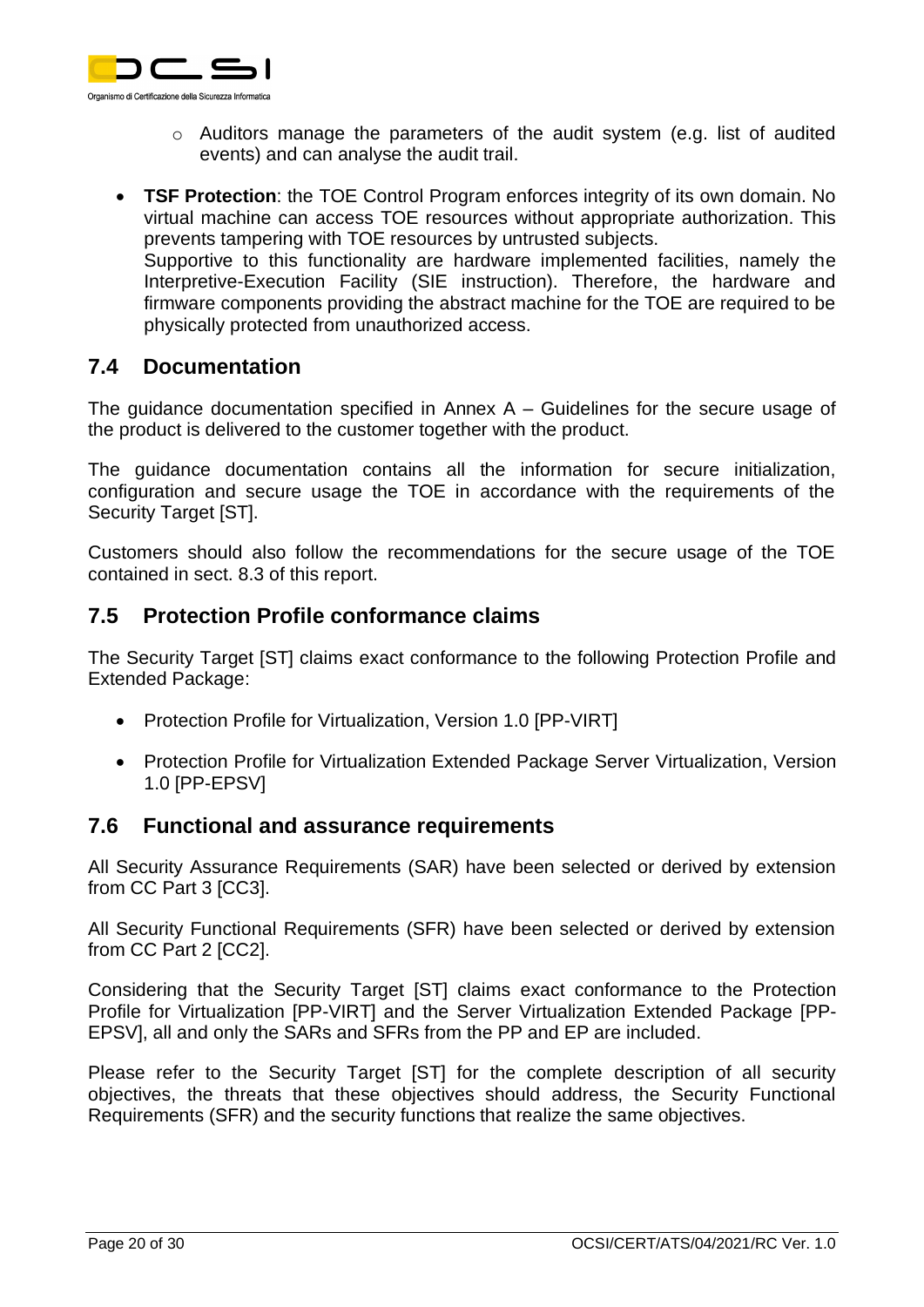

### <span id="page-20-0"></span>**7.7 Evaluation conduct**

The evaluation has been conducted in accordance with the requirements established by the Italian Scheme for the evaluation and certification of security systems and products in the field of information technology and expressed in the Provisional Guideline [LGP3] and the Scheme Information Note [NIS3] and in accordance with the requirements of the Common Criteria Recognition Arrangement [CCRA].

The purpose of the evaluation is to provide assurance on the effectiveness of the TOE to meet the requirements stated in the relevant Security Target [ST]. Initially the Security Target has been evaluated to ensure that constitutes a solid basis for an evaluation in accordance with the requirements expressed by the standard CC. Then, the TOE has been evaluated on the basis of the statements contained in such a Security Target. Both phases of the evaluation have been conducted in accordance with the CC Part 3 [CC3] and the Common Evaluation Methodology [CEM]. Furthermore, all specific assurance activities required by the Protection Profile for Virtualization [PP-VIRT] and the Server Virtualization Extended Package [PP-EPSV] have been carried out.

The Certification Body OCSI has supervised the conduct of the evaluation performed by the evaluation facility (LVS) atsec information security GmbH.

The evaluation was completed on 7 June 2022 with the issuance by LVS of the Evaluation Technical Report [ETR] that has been approved by the Certification Body on 8 June 2022. Then, the Certification Body issued this Certification Report.

#### <span id="page-20-1"></span>**7.8 General considerations about the certification validity**

The evaluation focused on the security features declared in the Security Target [ST], with reference to the operational environment specified therein. The evaluation has been performed on the TOE configured as described in Annex B – [Evaluated configuration.](#page-27-0) Potential customers are advised to check that this corresponds to their own requirements and to pay attention to the recommendations contained in this Certification Report.

The certification is not a guarantee that no vulnerabilities exist; it remains a probability (the smaller, the higher the assurance level) that exploitable vulnerabilities can be discovered after the issuance of the certificate. This Certification Report reflects the conclusions of the certification at the time of issuance. Potential customers are invited to check regularly the arising of any new vulnerability after the issuance of this Certification Report, and if the vulnerability can be exploited in the operational environment of the TOE, check with the Developer if security updates have been developed and if those updates have been evaluated and certified.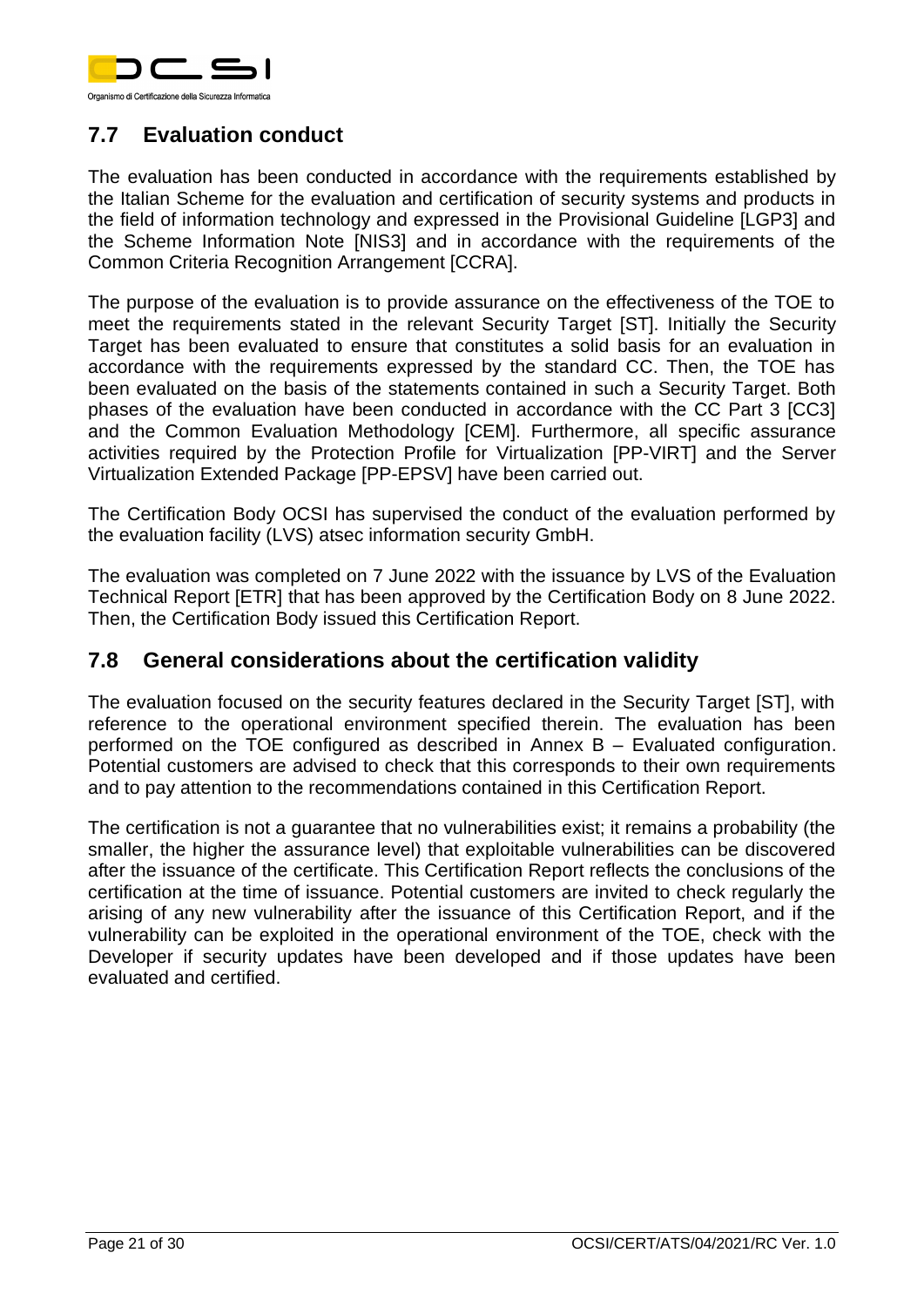

## <span id="page-21-0"></span>**8 Evaluation outcome**

#### <span id="page-21-1"></span>**8.1 Evaluation results**

Following the analysis of the Evaluation Technical Report [ETR] issued by the LVS atsec information security GmbH and documents required for the certification, and considering the evaluation activities carried out, the Certification Body OCSI concluded that the TOE "IBM z/VM Version 7 Release 2 for VPP" meets the requirements of Part 3 of the Common Criteria [CC3] provided for the level of assurance as defined by the SARs included in the PP [PP-VIRT], with respect to the security features described in the Security Target [ST] and the evaluated configuration, shown in Annex B – [Evaluated configuration.](#page-27-0)

[Table 1](#page-22-2) summarizes the final verdict of each activity carried out by the LVS in accordance with the assurance requirements established in [CC3] for the level of assurance as defined by the SARs included in the PP [PP-VIRT].

| <b>Assurance classes and components</b> | <b>Verdict</b>   |      |
|-----------------------------------------|------------------|------|
| <b>Security Target evaluation</b>       | <b>Class ASE</b> | Pass |
| Conformance claims                      | ASE_CCL.1        | Pass |
| Extended components definition          | ASE_ECD.1        | Pass |
| <b>ST</b> introduction                  | ASE_INT.1        | Pass |
| Security objectives                     | ASE_OBJ.2        | Pass |
| Stated security requirements            | ASE_REQ.1        | Pass |
| Security problem definition             | ASE_SPD.1        | Pass |
| TOE summary specification               | ASE_TSS.1        | Pass |
| <b>Development</b>                      | <b>Class ADV</b> | Pass |
| <b>Basic functional specification</b>   | ADV_FSP.1        | Pass |
| <b>Guidance documents</b>               | <b>Class AGD</b> | Pass |
| Operational user guidance               | AGD_OPE.1        | Pass |
| Preparative procedures                  | AGD_PRE.1        | Pass |
| Life cycle support                      | <b>Class ALC</b> | Pass |
| Labelling of the TOE                    | ALC_CMC.1        | Pass |
| <b>TOE CM coverage</b>                  | ALC_CMS.1        | Pass |
| <b>Timely Security Updates</b>          | ALC_TSU_EXT.1    | Pass |
| <b>Tests</b>                            | <b>Class ATE</b> | Pass |
| Independent testing - conformance       | ATE_IND.1        | Pass |
| <b>Vulnerability assessment</b>         | <b>Class AVA</b> | Pass |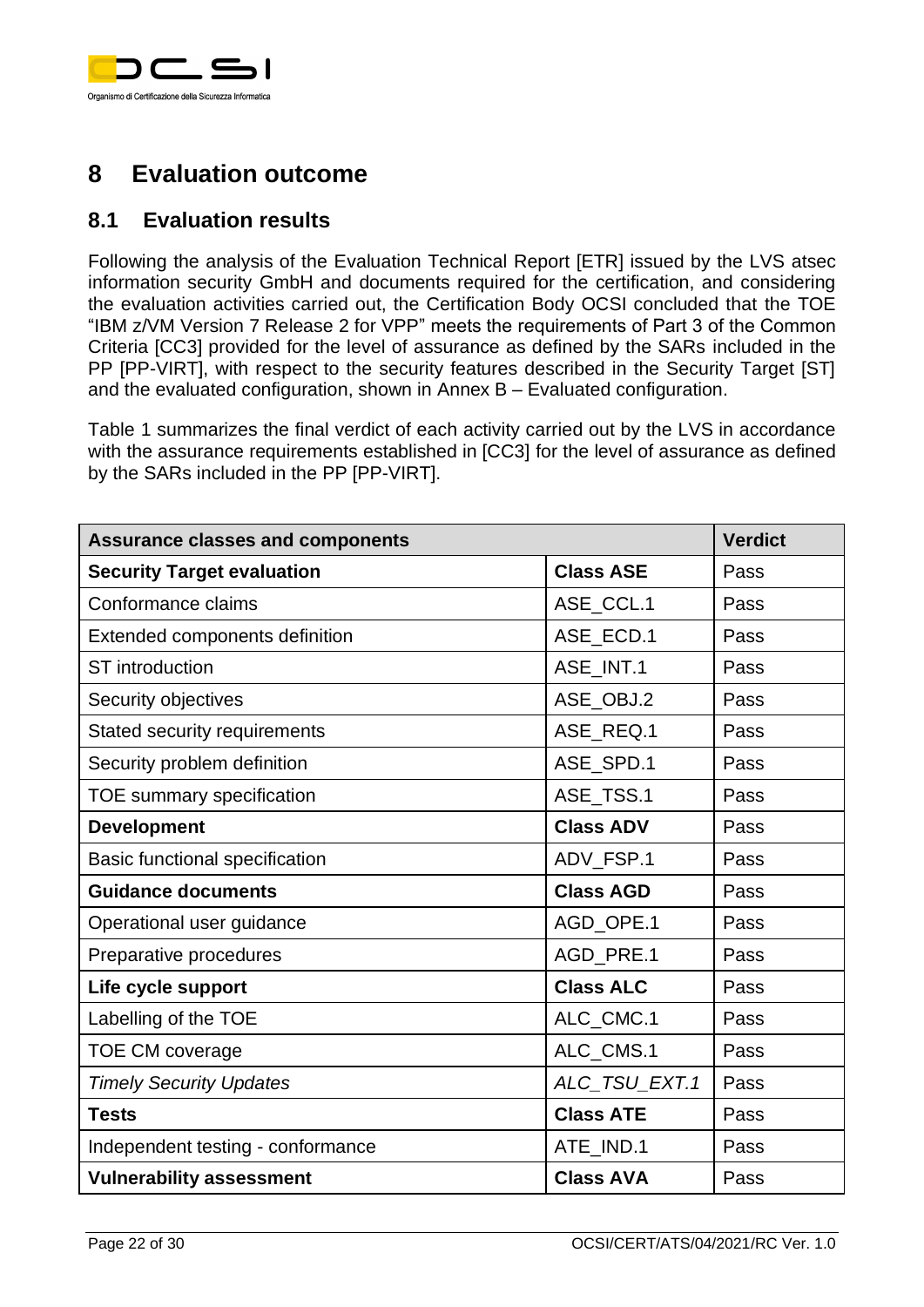

<span id="page-22-2"></span>

| <b>Assurance classes and components</b> |            | <b>Verdict</b> |
|-----------------------------------------|------------|----------------|
| Vulnerability survey                    | LAVA VAN.1 | Pass           |

Table 1 - Final verdicts for assurance requirements

#### <span id="page-22-0"></span>**8.2 Additional assurance activities**

The Protection Profile for Virtualization [PP-VIRT] and the Server Virtualization Extended Package [PP-EPSV] include additional assurance activities that are specific to the TOE technology type, and are required for exact conformance to the PP and EP.

The Evaluators used for the PP/EP assurance activities a notation similar to assurance components of existing CC assurance classes. The objective of these sub-activities is to determine whether the requirements of the assurance activities included in the PP/EP are met.

[Table 2](#page-22-3) summarizes the final verdict of the PP/EP assurance activities carried out by the LVS.

| <b>PP/EP assurance activities</b>                    |            | <b>Verdict</b> |
|------------------------------------------------------|------------|----------------|
| ASE_BVPP.1<br><b>ASE: Security Target evaluation</b> |            | Pass           |
|                                                      | ASE_SVEP.1 | Pass           |
| AGD BVPP.1<br><b>AGD: Guidance documents</b>         |            | Pass           |
|                                                      | AGD SVEP.1 | Pass           |
| <b>ALC: Life cycle support</b>                       | ALC BVPP.1 | Pass           |
| <b>ATE: Tests</b>                                    | ATE BVPP.1 | Pass           |
|                                                      | ATE SVEP.1 | Pass           |

Table 2 - Final verdicts for PP/EP assurance activities

#### <span id="page-22-3"></span><span id="page-22-1"></span>**8.3 Recommendations**

The conclusions of the Certification Body (OCSI) are summarized in sect. [6](#page-12-0) (Statement of Certification).

Potential customers of the product "IBM z/VM Version 7 Release 2 for VPP" are suggested to properly understand the specific purpose of certification reading this Certification Report together with the Security Target [ST].

The TOE must be used according to the Security Objectives for the operational environment specified in sect. 4.2 of the Security Target [ST]. It is assumed that, in the operational environment of the TOE, all the Assumptions described in sect. 3.2 of the Security Target [ST] are respected.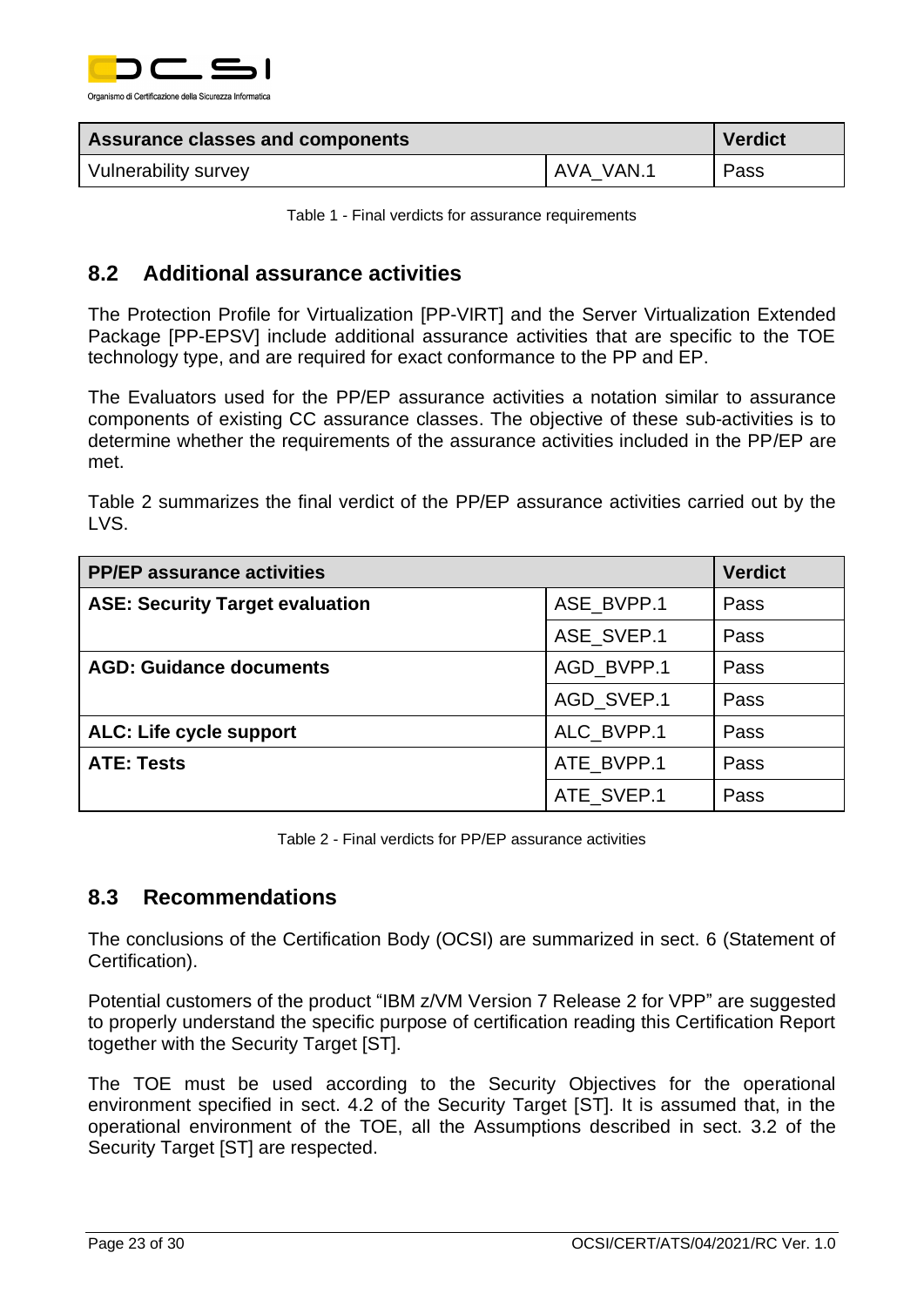

This Certification Report is valid for the TOE in its evaluated configuration; in particular, Annex A – [Guidelines for the secure usage of the product](#page-24-0) includes a number of recommendations relating to delivery, initialization, configuration and secure usage of the product, according to the guidance documentation provided together with the TOE ([ZVM-CPG], [ZVM-SCG]).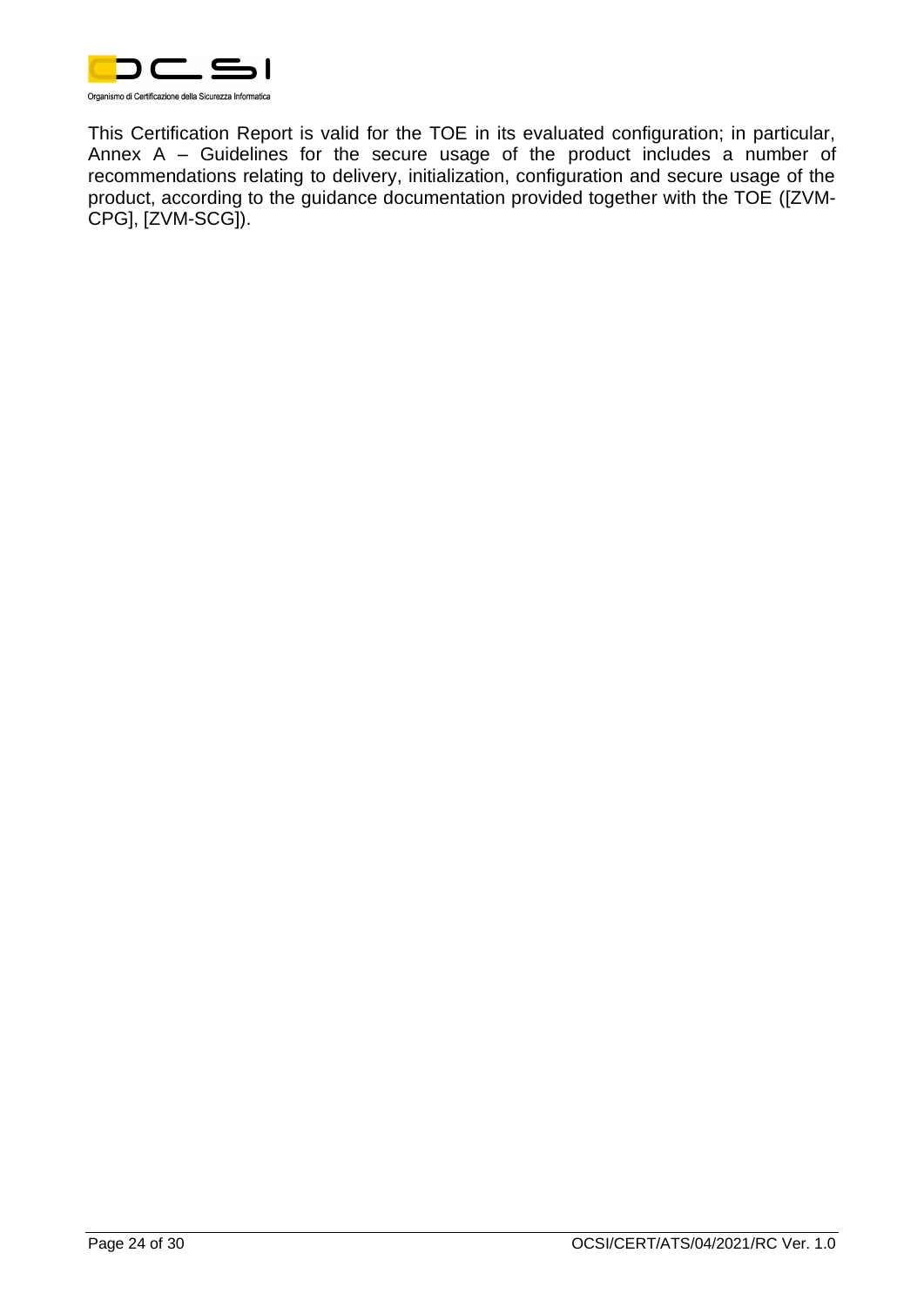

## <span id="page-24-0"></span>**9 Annex A – Guidelines for the secure usage of the product**

This annex provides considerations particularly relevant to the potential customers of the product.

#### <span id="page-24-1"></span>**9.1 TOE delivery**

The TOE is software only, so no hardware or firmware is delivered as part of the product.

[Table 3](#page-24-2) contains the items that comprise the different elements of the TOE, including software and guidance.

| #                       | <b>Type</b>                | <b>Identifier</b>                                                                                                                                                      | Release      | Form of<br>delivery |  |
|-------------------------|----------------------------|------------------------------------------------------------------------------------------------------------------------------------------------------------------------|--------------|---------------------|--|
|                         | z/VM Version 7 Release 2.0 |                                                                                                                                                                        |              |                     |  |
| 1                       | <b>SW</b>                  | z/VM Version 7 Release 2, program number 5741-A09                                                                                                                      | <b>V7R2</b>  | DVD/<br>Electronic  |  |
| 2                       | <b>DOC</b>                 | Program Directory for z/VM V7R2 Base                                                                                                                                   | GI13-4358-01 | Hard copy           |  |
| 3                       | <b>DOC</b>                 | Program Directory for RACF function level 720                                                                                                                          | GI13-4364-01 | Hard copy           |  |
| 4                       | <b>DOC</b>                 | Guide for Automated Installation and Service                                                                                                                           | GC24-6292-02 | Hard copy           |  |
| 5                       | <b>DOC</b>                 | z/VM V7.2 Certified Product Guidance<br>sha256-Checksum:<br>923da02dad4aa9bbc6c4a19ed565eac364f53914496578c0332c464078b56504<br>2022 May Refresh zVM720 Collection.zip | n/a          | Soft copy           |  |
| 6                       | <b>DOC</b>                 | z/VM V7.2 Secure Configuration Guide for VPP<br>sha256-Checksum:<br>21d55f6060b6f81b029143a2ddc203858906b1fadc6f42ccc91d1e78c764cfef<br>hcps0_v7r2.pdf                 | SC24-6323-03 | Soft copy           |  |
| <b>Additional Media</b> |                            |                                                                                                                                                                        |              |                     |  |
| $\overline{7}$          | <b>SW</b>                  | RSU1 (the z/VM 7.2 GA level of service)<br>to be obtained electronically from IBM Shopz                                                                                | n/a          | Electronic          |  |
| 8                       | <b>SW</b>                  | PTF for APAR PH24751<br>to be obtained electronically from IBM Shopz                                                                                                   | n/a          | Electronic          |  |
| 9                       | SW                         | PTF for APAR VM66540<br>to be obtained electronically from IBM Shopz                                                                                                   | n/a          | Electronic          |  |
| 10                      | SW                         | PTF for APAR PH28216<br>to be obtained electronically from IBM Shopz                                                                                                   | n/a          | Electronic          |  |

Table 3 - TOE Deliverables

<span id="page-24-2"></span>Customers with proper IBM customer ID may use the IBM Shopz web portal (https://www.ibm.com/software/shopzseries/ShopzSeries\_public.wss) to file an order for the TOE. In case the customer needs assistance, they may contact an IBM sales representative who will then support the customer with filling out an order form.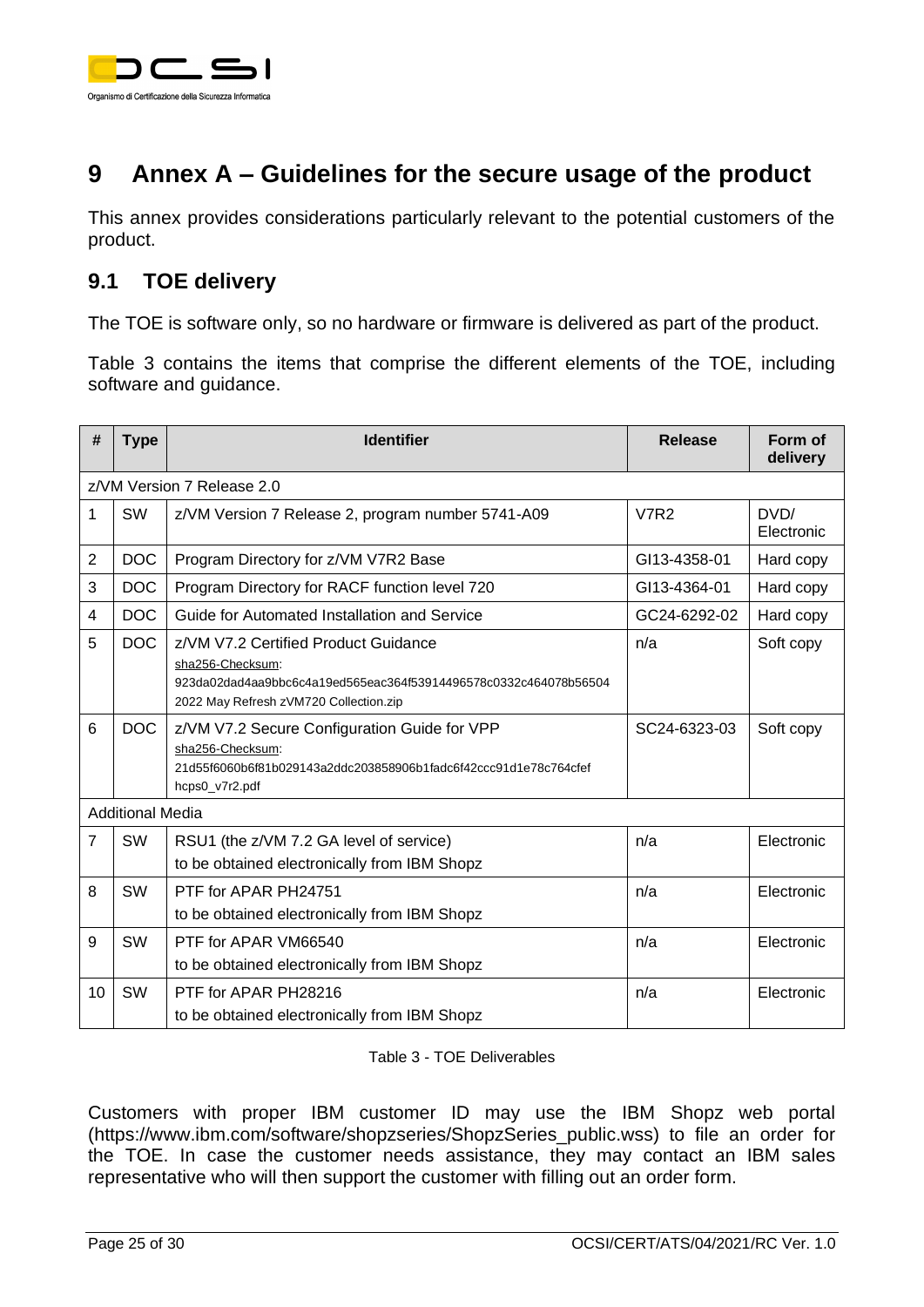

Orders for z/VM are processed by an SDF Production Center. The z/VM image ordered is duplicated to an appropriate DVD media set, which is then packed in a card-box and shrink wrapped. The final package is then delivered to the customer via a courier service together with a contents list.

The whole process starting at the preparation and labelling of the media until finally delivering the shrink-wrapped package to the customer is under supervision of a control system making use of bar code identification for all parts of an order throughout the complete process. The bar code enables unambiguous association of the media and the additional documentation to a specific order number and, hence, to the customer who filed that respective order.

Once the package arrived at the customer's site, the customer is able to verify that the delivery matches their order by reviewing the contents list provided as part of the delivery and by cross checking the part numbers labelled on the delivered media.

#### <span id="page-25-0"></span>**9.2 Identification of the TOE**

During the order process for the TOE, the customer needs to explicitly order the CCcertified version of z/VM Version 7 Release 2. This already ensures that the product delivered to the customer actually is the TOE containing all required components. The administrator after installation of the product according to the Secure Configuration Guide [ZVM-SCG] also is able to verify the version of the TOE by issuing the command:

QUERY CPLEVEL

which will result in displaying the version string:

```
z/VM Version 7 Release 2.0, service level 2001 (64-bit)
```
In addition, the administrator is asked verify the list of installed PTFs against the list of PTFs required as stated in the Security target [ST]. In order to do so, the administrator may issue the commands:

VMFSIM QUERY 7VMCPR20 SRVAPPS \* TDATA :PTF VMFSIM QUERY 7VMRAC20 SRVAPPS \* TDATA :PTF VMFSIM QUERY 7VMTCP20 SRVAPPS \* TDATA :PTF

and should be able verify the presence of the following PTFs in the output received.

For CP, the following PTFs should be reported:

UM35699 UMRSU01

For TCP/IP, the following PTF should be reported:

UI72767 UI72963

For RACF, no PTFs should be reported.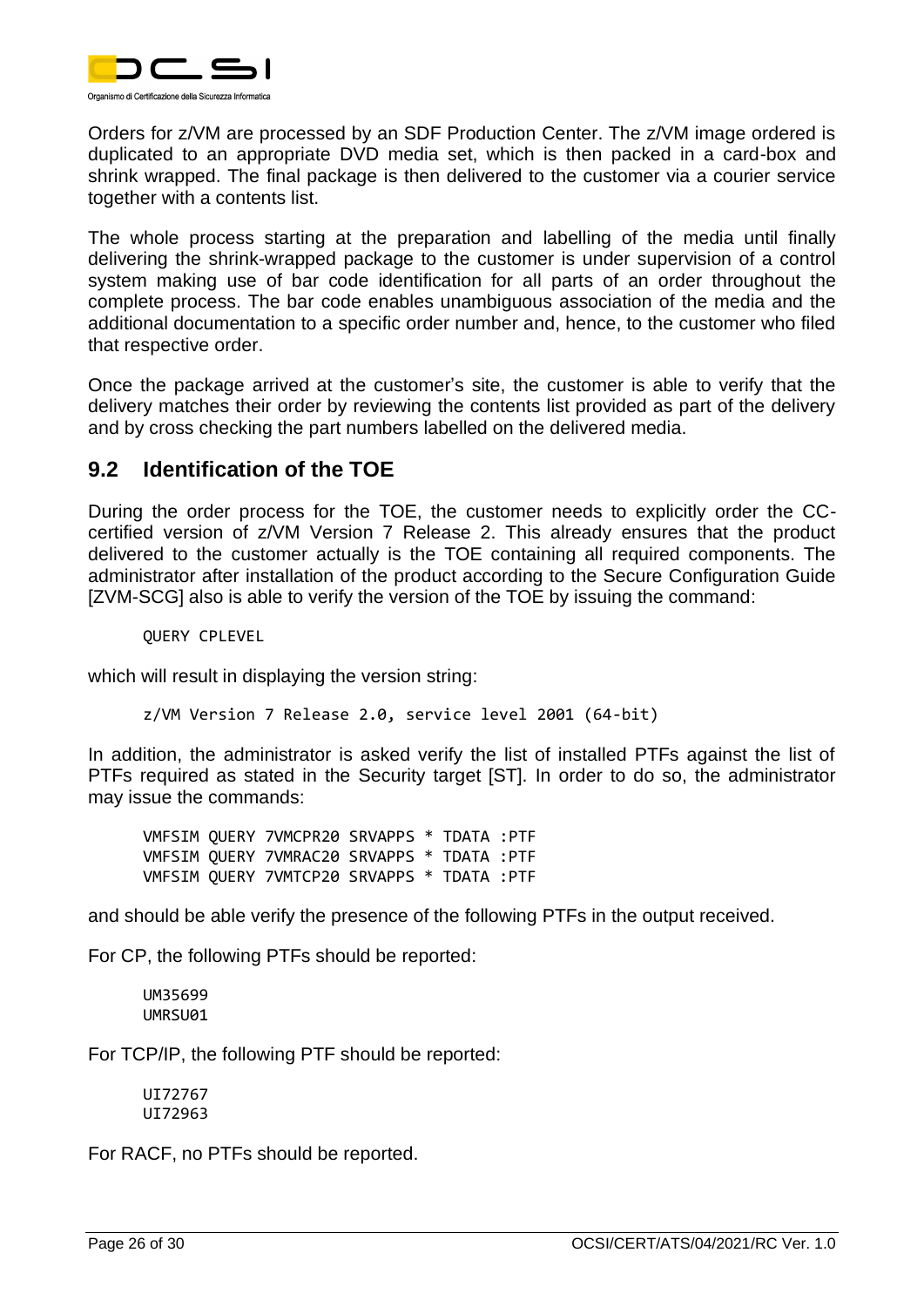

#### <span id="page-26-0"></span>**9.3 Installation, initialization and secure usage of the TOE**

TOE installation, configuration and operation should be done following the instructions in the appropriate sections of the guidance documentation provided with the product to the customer.

In particular, the following documents contain detailed information for the secure initialization of the TOE, the preparation of its operational environment and the secure operation of the TOE in accordance with the security objectives specified in the Security Target [ST]:

- z/VM V7.2 Secure Configuration Guide [ZVM-SCG]
- z/VM V7.2 Certified Product Guidance [ZVM-CPG]

The Secure Configuration Guide contains references to other relevant guidance documentation contained in the z/VM 7.2 Certified Product Guidance. Both the Secure Configuration Guide and the Certified Product Guidance are available directly from a secured IBM ResourceLink:

https://www.ibm.com/servers/resourcelink/svc0302a.nsf/pages/zVMV7R2Library

and from the IBM z/VM 7.2 library accessible from:

https://www.vm.ibm.com/library/index.html

by following the respective hyperlink.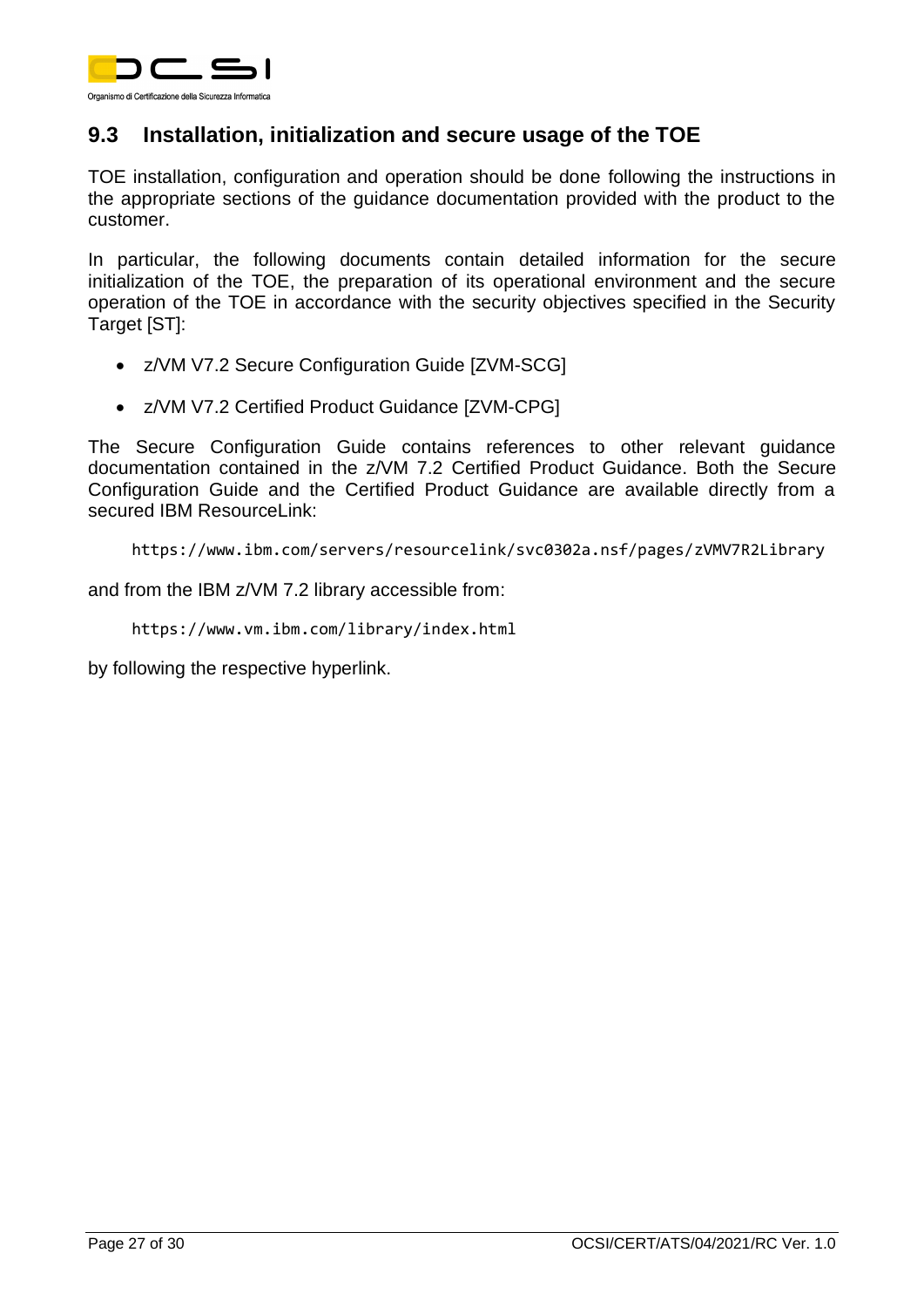

## <span id="page-27-0"></span>**10 Annex B – Evaluated configuration**

The Target of Evaluation is "IBM z/VM Version 7 Release 2 for VPP", developed by IBM Corp. The TOE is software only and is accompanied by guidance documentation. The items listed in [Table 3](#page-24-2) represent the TOE.

The TOE is defined by an SSI cluster of up to four cooperating instances of the z/VM product each running on an abstract machine as the sole operating system on the level of the abstract machine and exercising full control over that abstract machine regardless which software runs inside of virtual machines. The abstract machines are provided by a certified version of PR/SM on the following IBM z System processor, as indicated in sect. 1.5.4.4 of the Security Target [ST]:

• IBM Z z14 with CPACF Enablement Feature 3863 active

The LPARs themselves are not part of the TOE, but belong to the TOE environment. It is to be noted that although a z/VM instance technically can be run within a z/VM instance, the evaluated configuration is restricted to z/VM instances running directly within an LPAR. A z/VM instance running within a virtual machine is allowed, but such "second level" z/VM instances are not part of the evaluated configuration.

The evaluated configuration of the TOE is additionally defined by the configuration requirements to be met as stated in the Secure Configuration Guide [ZVM-SCG], which is part of the TOE deliverables.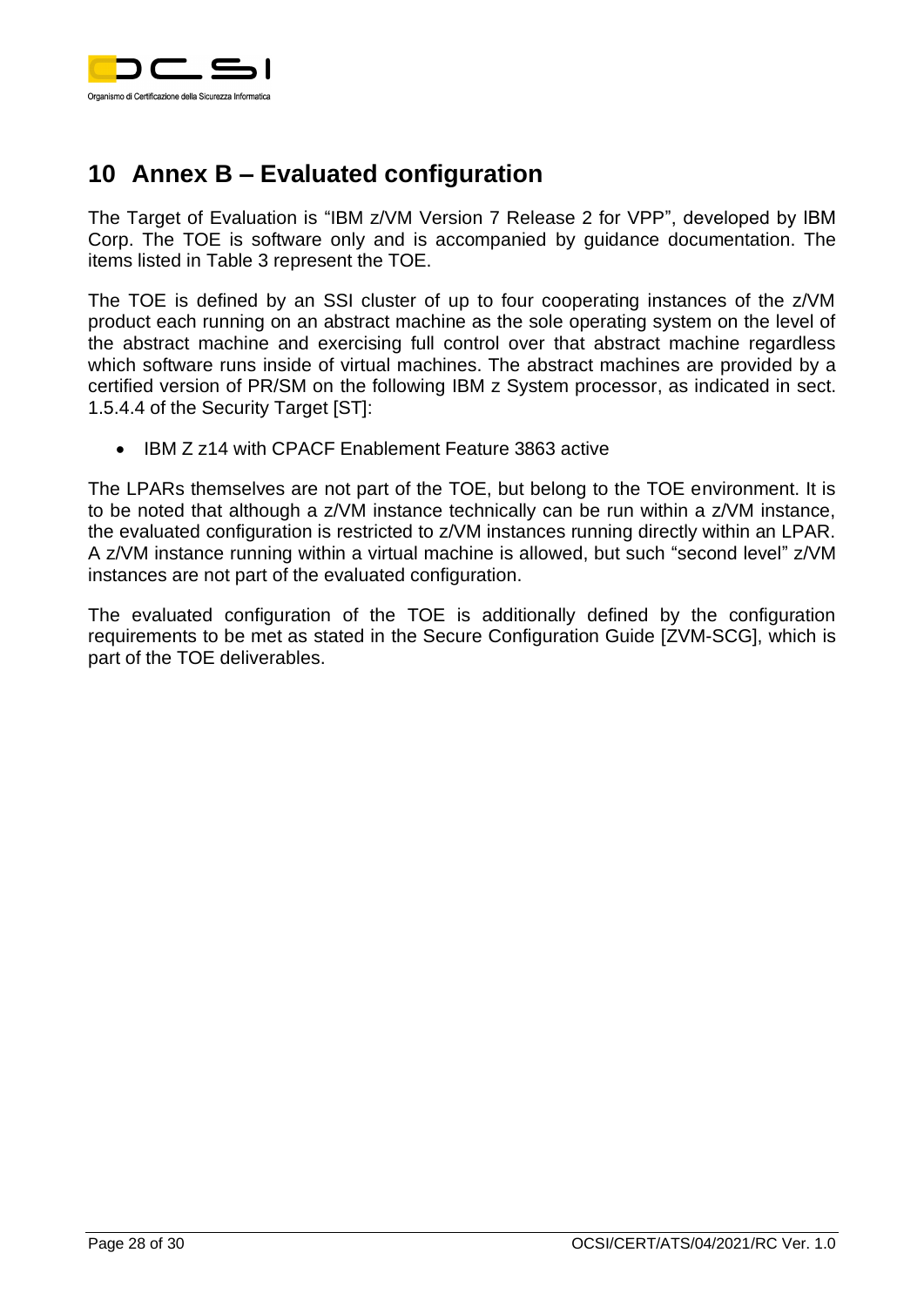

## <span id="page-28-0"></span>**11 Annex C – Test activity**

This annex describes the task of both the Evaluators and the Developer in testing activities. For the assurance level defined by the SARs included in the Protection Profile for Virtualization [PP-VIRT], such activities do not require the execution of functional tests by the Developer, but only independent functional tests and penetration tests by the Evaluators.

#### <span id="page-28-1"></span>**11.1 Test configuration**

The independent Evaluator testing was performed on the same configuration, i.e. on systems GDLMCCC and GDLPCCC each running within a logical partition.

The logical partitions were provided by certified versions of PR/SM on a z14 (GDLPCCC) and a z15 (GDLMCCC) server, which - considering the fact that in an SSI cluster all members are restricted to a common CPU feature level, i.e. z14 in this case - is consistent with the supported hardware platform stated in section 1.5.4.4 of the Security Target [ST].

The test systems - for both the Developer and the Evaluators test sessions - had installed the TOE in its evaluated configuration as required by the Security Target [ST]. This was confirmed by the Evaluators analyzing Developer evidence generated and running respective checks on his own when setting up and running his independent tests.

#### <span id="page-28-2"></span>**11.2 Functional and independent tests performed by the Evaluators**

Two types of tests were performed by the Evaluators: independent testing as defined in the Protection Profile for Virtualization [PP-VIRT] and the Server Virtualization Extended Package [PP-EPSV], and CAVS algorithm testing.

The Evaluators performed all the tests defined in the PP [PP-VIRT] and EP [PP-EPSV], which are around 100 tests. For the test requirements on crypto primitives and RNG, the CAVS tests were performed on all applicable cryptographic algorithms. The Evaluators tests are partly manual tests, and partly automated.

The independent testing mainly comprised of tests of the external interfaces, but there were also tests that target TOE security behavior that is normally hidden from the outside:

• communication modification: proxy setups where deployed in order to modify livetraffic to exercise the TOE behavior for situations where the TLS protocol is violated.

Multiple algorithm testing is required to be performed by the PP [PP-VIRT] and EP [PP-EPSV]. The CAVS cryptographic validation tool was used to verify the cryptographic interfaces with the given test vectors for validation.

All Evaluator test cases, including CAVS tests, were completed successfully, i.e., all the actual test results were consistent to the expected test results.